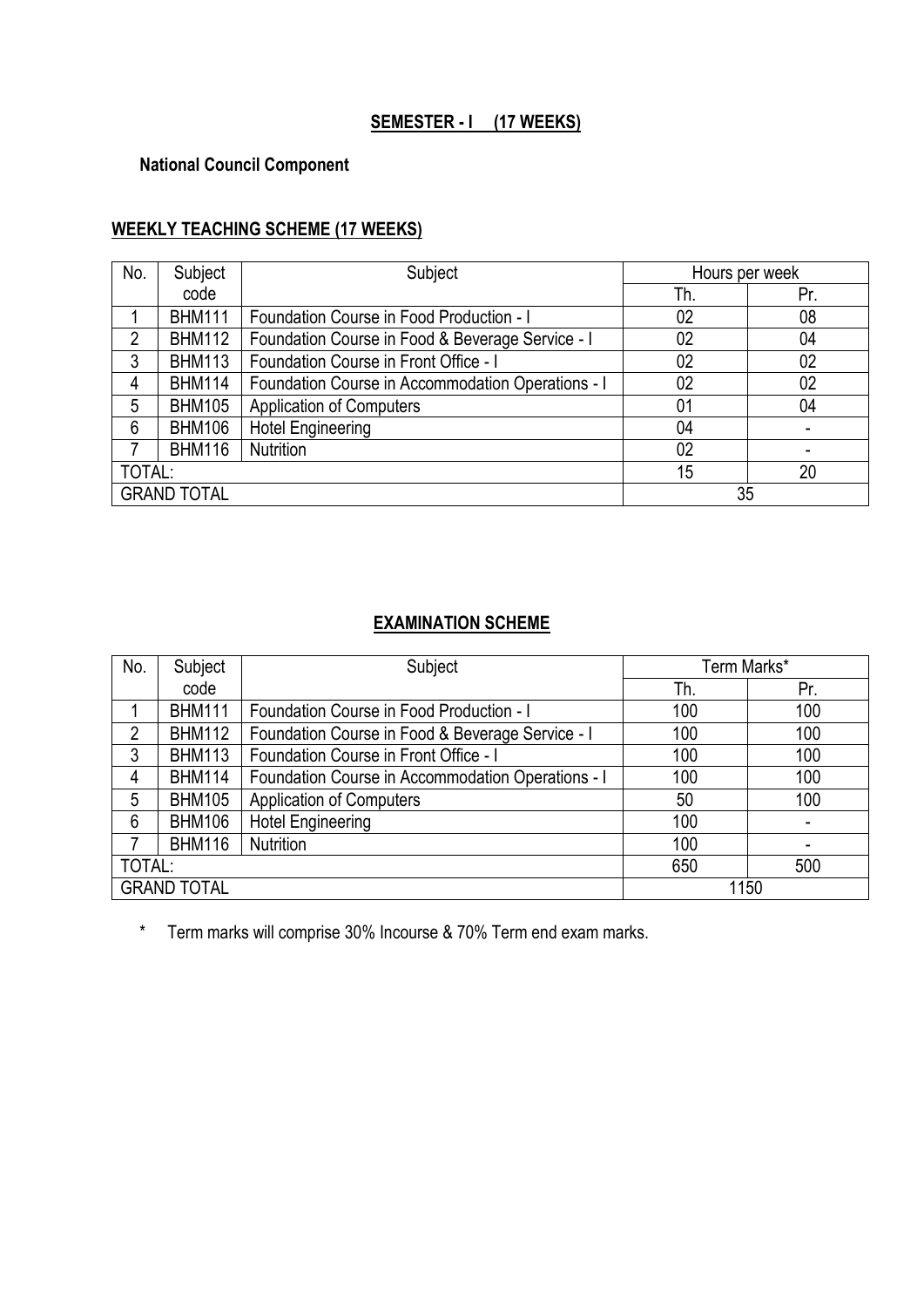#### **BHM111 - FOUNDATION COURSE IN FOOD PRODUCTION – I (THEORY) HOURS ALLOTED: 30 MAXIMUM MARKS: 100**

| S.No. | <b>Topic</b>                                                   | <b>Hours</b> | Weight    |
|-------|----------------------------------------------------------------|--------------|-----------|
| 01    | <b>INTRODUCTION TO COOKERY</b>                                 | 02           | age<br>5% |
|       |                                                                |              |           |
|       | A. Levels of skills and experiences                            |              |           |
|       | B. Attitudes and behaviour in the kitchen                      |              |           |
|       | C. Personal hygiene                                            |              |           |
|       | D. Uniforms & protective clothing                              |              |           |
|       | E. Safety procedure in handling equipment                      |              |           |
| 02    | <b>CULINARY HISTORY</b>                                        | 01           | Intro     |
|       | A. Origin of modern cookery                                    |              | only      |
| 03    | HIERARCHY AREA OF DEPARTMENT AND KITCHEN                       | 03           | 10%       |
|       |                                                                |              |           |
|       | A. Classical Brigade                                           |              |           |
|       | B. Modern staffing in various category hotels                  |              |           |
|       | C. Roles of executive chef                                     |              |           |
|       | D. Duties and responsibilities of various chefs                |              |           |
|       | E. Co-operation with other departments                         |              |           |
| 04    | <b>CULINARY TERMS</b>                                          | 02           | 5%        |
|       |                                                                |              |           |
|       | A. List of culinary (common and basic) terms                   |              |           |
| 05    | B. Explanation with examples<br>AIMS & OBJECTS OF COOKING FOOD | 02           | 10%       |
|       |                                                                |              |           |
|       | A. Aims and objectives of cooking food                         |              |           |
|       | Various textures<br>В.                                         |              |           |
|       | C. Various consistencies                                       |              |           |
|       | D. Techniques used in pre-preparation                          |              |           |
|       | E. Techniques used in preparation                              |              |           |
| 06    | <b>BASIC PRINCIPLES OF FOOD PRODUCTION - I</b>                 |              |           |
|       |                                                                |              |           |
|       | i)<br><b>VEGETABLE AND FRUIT COOKERY</b>                       | 03           | 15%       |
|       | Introduction – classification of vegetables<br>А.              |              |           |
|       | Pigments and colour changes<br>В.                              |              |           |
|       | C. Effects of heat on vegetables<br>D. Cuts of vegetables      |              |           |
|       | E. Classification of fruits                                    |              |           |
|       | F. Uses of fruit in cookery                                    |              |           |
|       | G. Salads and salad dressings                                  |              |           |
|       |                                                                |              |           |
|       | ii) STOCKS                                                     | 03           | 5%        |
|       | Definition of stock<br>А.                                      |              |           |
|       | Types of stock<br>В.                                           |              |           |
|       | C. Preparation of stock                                        |              |           |
|       | Recipes<br>D.                                                  |              |           |
|       | E. Storage of stocks                                           |              |           |
|       | F. Uses of stocks                                              |              |           |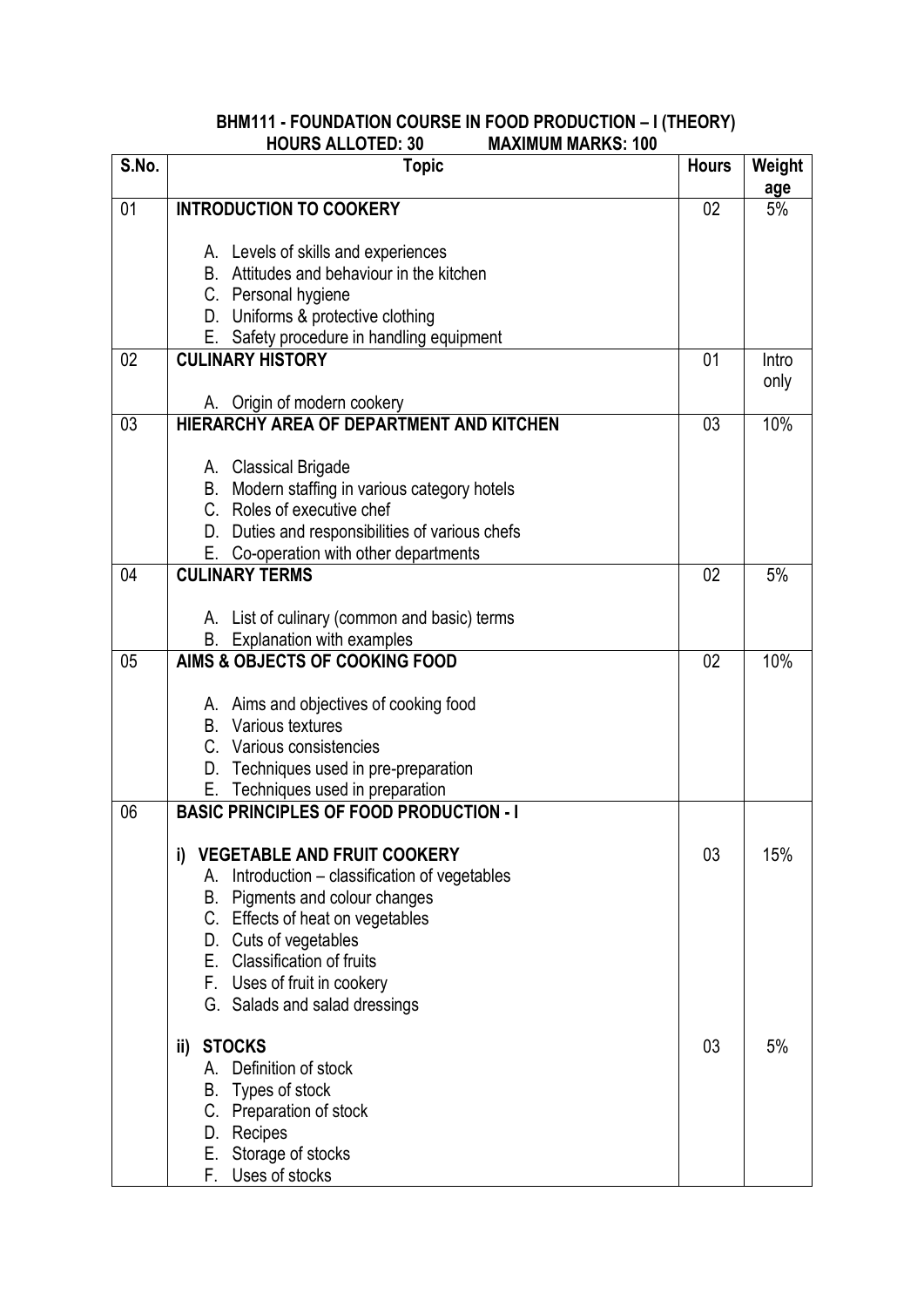|                           | G. Care and precautions                                                                          |                |      |
|---------------------------|--------------------------------------------------------------------------------------------------|----------------|------|
| <b>iii) SAUCES</b>        |                                                                                                  | 02             | 10%  |
| A.                        | <b>Classification of sauces</b>                                                                  |                |      |
| В.                        | Recipes for mother sauces                                                                        |                |      |
| C.                        | Storage & precautions                                                                            |                |      |
| 07                        | <b>METHODS OF COOKING FOOD</b>                                                                   | 04             | 15%  |
|                           |                                                                                                  |                |      |
| Roasting<br>А.            |                                                                                                  |                |      |
| В.<br>Grilling            |                                                                                                  |                |      |
| C. Frying                 |                                                                                                  |                |      |
| D. Baking                 |                                                                                                  |                |      |
| E. Broiling               |                                                                                                  |                |      |
| F. Poaching               |                                                                                                  |                |      |
| G. Boiling                |                                                                                                  |                |      |
| $\bullet$                 | Principles of each of the above                                                                  |                |      |
| $\bullet$                 | Care and precautions to be taken                                                                 |                |      |
|                           | Selection of food for each type of cooking                                                       |                |      |
| 08<br><b>SOUPS</b>        |                                                                                                  | $\overline{2}$ | 10%  |
| А.                        | Classification with examples                                                                     |                |      |
| В.                        | Basic recipes of Consommé with 10 Garnishes                                                      |                |      |
| <b>EGG COOKERY</b><br>09  |                                                                                                  | $\overline{2}$ | 5%   |
| А.                        | Introduction to egg cookery                                                                      |                |      |
| В.                        | Structure of an egg                                                                              |                |      |
| C. Selection of egg       |                                                                                                  |                |      |
| D.                        | Uses of egg in cookery                                                                           |                |      |
| 10<br><b>COMMODITIES:</b> |                                                                                                  | 4              | 10%  |
|                           |                                                                                                  |                |      |
| i)                        | <b>Shortenings (Fats &amp; Oils)</b>                                                             |                |      |
|                           | A. Role of Shortenings<br>B. Varieties of Shortenings                                            |                |      |
|                           |                                                                                                  |                |      |
|                           | C. Advantages and Disadvantages of using various Shortenings<br>D. Fats & Oil – Types, varieties |                |      |
|                           |                                                                                                  |                |      |
| ii) Raising Agents        |                                                                                                  |                |      |
|                           | A. Classification of Raising Agents                                                              |                |      |
|                           | B. Role of Raising Agents                                                                        |                |      |
|                           | C. Actions and Reactions                                                                         |                |      |
| iii) Thickening Agents    |                                                                                                  |                |      |
|                           | A. Classification of thickening agents                                                           |                |      |
|                           | B. Role of Thickening agents                                                                     |                |      |
|                           |                                                                                                  |                |      |
| iv) Sugar                 |                                                                                                  |                |      |
|                           | A. Importance of Sugar                                                                           |                |      |
| B. Types of Sugar         |                                                                                                  |                |      |
|                           | C. Cooking of Sugar - various                                                                    |                |      |
| <b>TOTAL</b>              |                                                                                                  | 30             | 100% |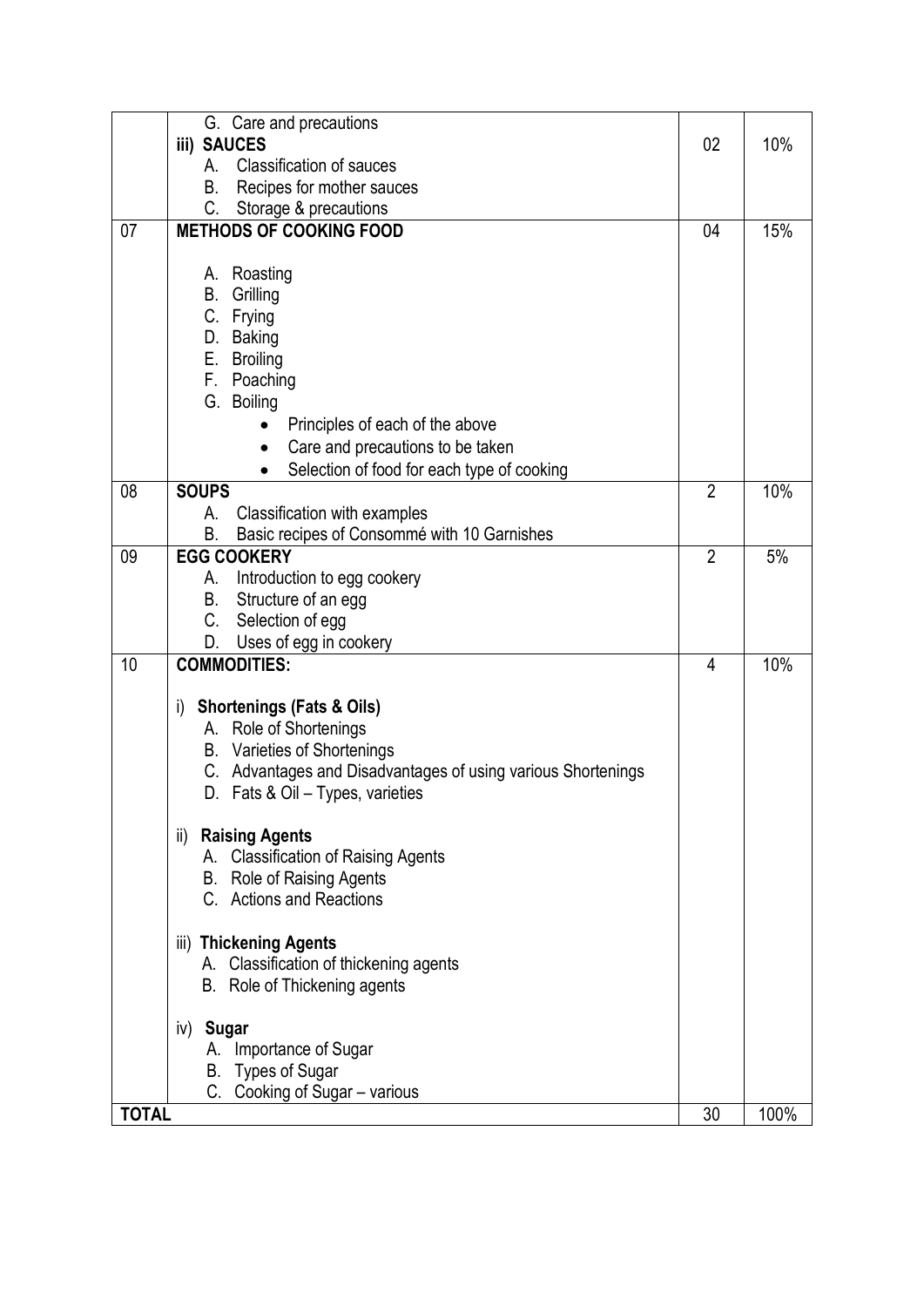#### **FOUNDATION COURSE IN FOOD PRODUCTION – I (PRACTICALS) PART 'A' - COOKERY**<br>**HOURS ALLOTED: 60** MAXIM **MAXIMUM MADKS: 50**

|                | <b>NUURS ALLUTED: 00</b><br>IVIAAIIVIUIVI IVIAKNJ. JU                                                                                                                                                                                                                                                                                                   |                                                                   |              |
|----------------|---------------------------------------------------------------------------------------------------------------------------------------------------------------------------------------------------------------------------------------------------------------------------------------------------------------------------------------------------------|-------------------------------------------------------------------|--------------|
| S.No           | Topic                                                                                                                                                                                                                                                                                                                                                   | <b>Method</b>                                                     | <b>Hours</b> |
|                | i) Equipments - Identification, Description, Uses & handling<br>ii) Hygiene - Kitchen etiquettes, Practices & knife handling<br>iii) Safety and security in kitchen                                                                                                                                                                                     | Demonstrations &<br>simple applications                           | 04           |
| $\overline{2}$ | i) Vegetables - classification<br>ii) Cuts - julienne, jardinière, macedoines, brunoise,<br>payssane, mignonnete, dices, cubes, shred, mirepoix<br>iii) Preparation of salad dressings                                                                                                                                                                  | Demonstrations &<br>simple applications<br>by students            | 04           |
| 3              | Identification and Selection of Ingredients - Qualitative and<br>quantitative measures.                                                                                                                                                                                                                                                                 | Market survey/tour                                                | 04           |
| 4              | i) Basic Cooking methods and pre-preparations<br>ii) Blanching of Tomatoes and Capsicum<br>iii) Preparation of concasse<br>iv) Boiling (potatoes, Beans, Cauliflower, etc)<br>v) Frying - (deep frying, shallow frying, sautéing)<br>Aubergines, Potatoes, etc.<br>vi) Braising - Onions, Leeks, Cabbage<br>vii) Starch cooking (Rice, Pasta, Potatoes) | Demonstrations &<br>simple applications<br>by students            | 04           |
| 5              | i) Stocks - Types of stocks (White and Brown stock)<br>ii) Fish stock<br>iii) Emergency stock<br>iv) Fungi stock                                                                                                                                                                                                                                        | Demonstrations &<br>simple applications<br>by students            | 04           |
| 6              | Sauces - Basic mother sauces<br>Béchamel<br>Espagnole<br>Veloute<br>Hollandaise<br>Mayonnaise<br>Tomato                                                                                                                                                                                                                                                 | Demonstrations &<br>simple applications                           | 04           |
| $\overline{7}$ | Egg cookery - Preparation of variety of egg dishes<br>Boiled (Soft & Hard)<br>Fried (Sunny side up, Single fried, Bull's Eye,<br>Double fried)<br>Poaches<br>Scrambled<br>Omelette (Plain, Stuffed, Spanish)<br>En cocotte (eggs Benedict)                                                                                                              | Demonstrations &<br>simple applications<br>by students            | 04           |
| 8              | Demonstration & Preparation of simple menu                                                                                                                                                                                                                                                                                                              | Demonstrations &<br>simple applications<br>by students            | 04           |
| 9              | Simple Salads & Soups:<br>Cole slaw,<br>Potato salad,<br>Beet root salad,<br>Green salad,<br>Fruit salad,                                                                                                                                                                                                                                               | Demonstration by<br>instructor and<br>applications by<br>students | 28           |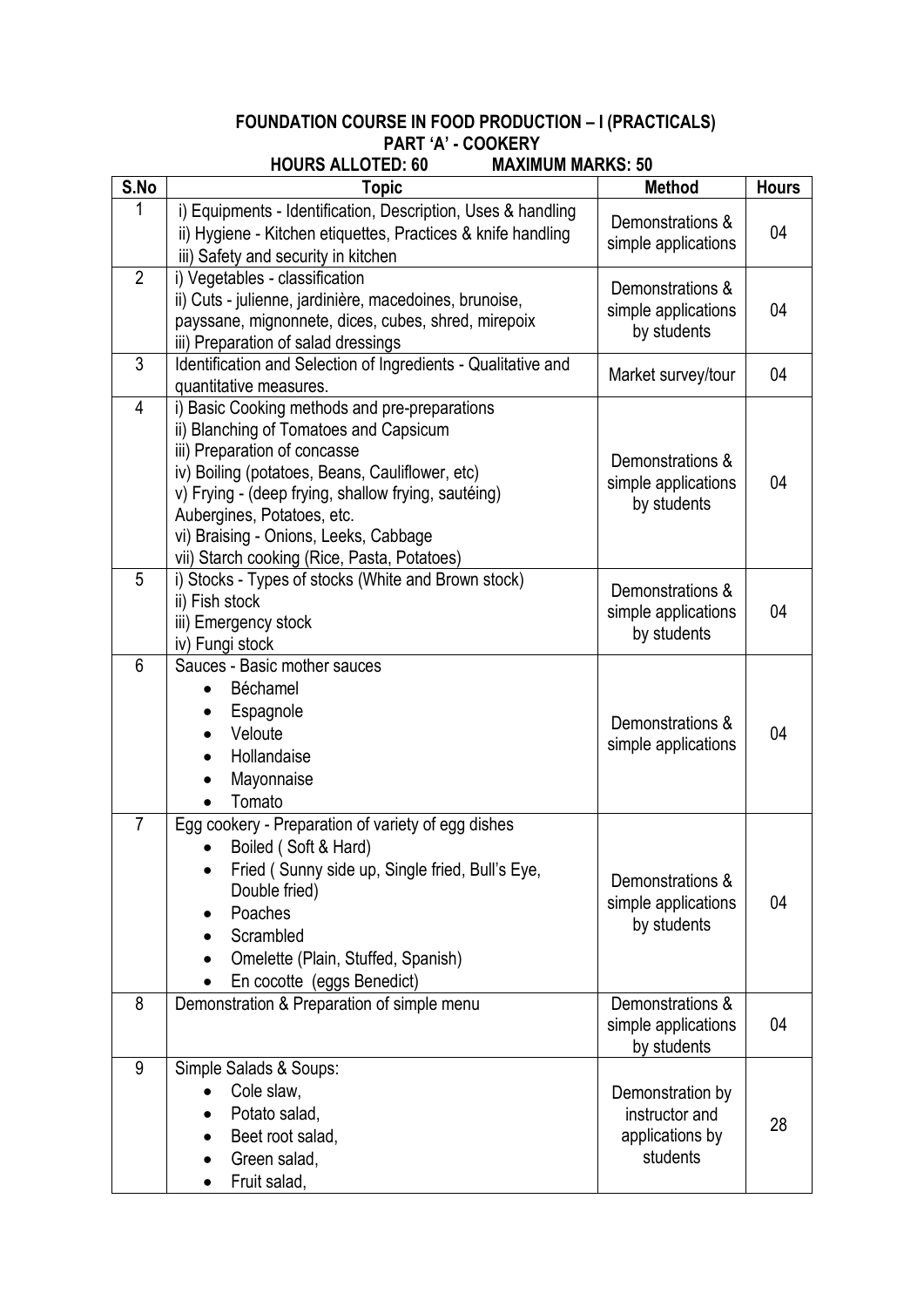| Consommé                              |    |
|---------------------------------------|----|
| Simple Egg preparations:              |    |
| Scotch egg,                           |    |
| Assorted omelletes,                   |    |
| Oeuf Florentine                       |    |
| Oeuf Benedict                         |    |
|                                       |    |
| Oeuf Farci<br>$\bullet$               |    |
| Oeuf Portugese<br>$\bullet$           |    |
| Oeuf Deur Mayonnaise<br>$\bullet$     |    |
| Simple potato preparations            |    |
| <b>Baked potatoes</b><br>$\bullet$    |    |
| Mashed potatoes<br>$\bullet$          |    |
| French fries<br>$\bullet$             |    |
| Roasted potatoes<br>$\bullet$         |    |
| <b>Boiled potatoes</b><br>$\bullet$   |    |
| Lyonnaise potatoes<br>$\bullet$       |    |
| Allumettes<br>$\bullet$               |    |
|                                       |    |
| Vegetable preparations                |    |
| <b>Boiled vegetables</b><br>$\bullet$ |    |
| Glazed vegetables<br>$\bullet$        |    |
| Fried vegetables<br>$\bullet$         |    |
| Stewed vegetables.<br>$\bullet$       |    |
| <b>TOTAL</b>                          | 60 |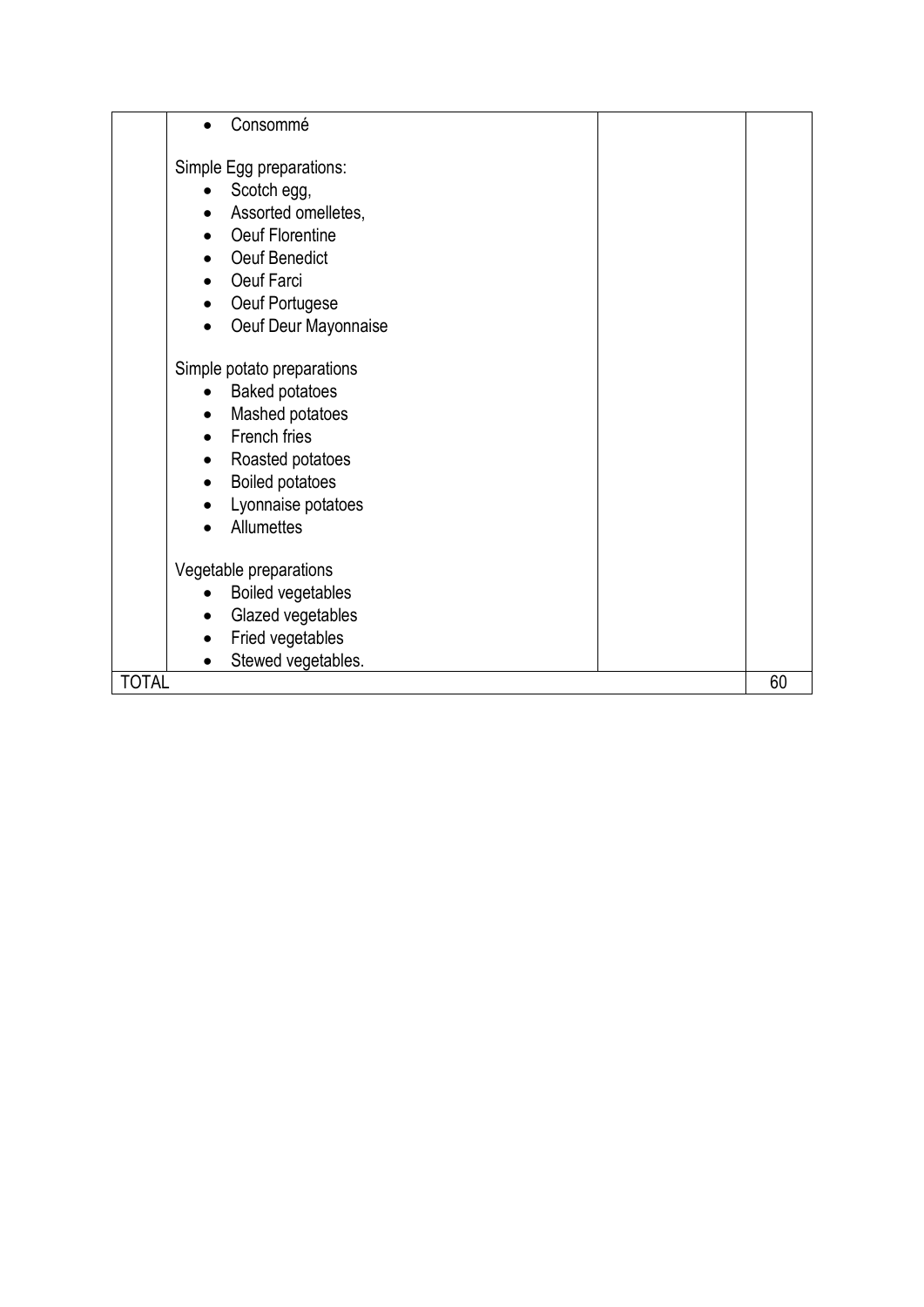# **PART 'B' - BAKERY & PATISSERIE HOURS ALLOTED: 60 MAXIMUM MARKS: 50**

| S.No           | <b>Topic</b>                                                                                                                                                                                                                                                   | <b>Method</b>                                                     | <b>Hours</b> |
|----------------|----------------------------------------------------------------------------------------------------------------------------------------------------------------------------------------------------------------------------------------------------------------|-------------------------------------------------------------------|--------------|
| 1              | Equipments                                                                                                                                                                                                                                                     | Demonstration by                                                  |              |
|                | Identification                                                                                                                                                                                                                                                 | instructor and                                                    | 04           |
|                | Uses and handling                                                                                                                                                                                                                                              | applications by                                                   |              |
|                | Ingredients - Qualitative and quantitative measures                                                                                                                                                                                                            | students                                                          |              |
| $\overline{2}$ | <b>BREAD MAKING</b>                                                                                                                                                                                                                                            |                                                                   |              |
|                | Demonstration & Preparation of Simple and enriched<br>٠<br>bread recipes<br>Bread Loaf (White and Brown)<br>Bread Rolls (Various shapes)<br><b>French Bread</b><br><b>Brioche</b>                                                                              | Demonstration by<br>instructor and<br>applications by<br>students | 10           |
| 3              | <b>SIMPLE CAKES</b>                                                                                                                                                                                                                                            |                                                                   |              |
|                | Demonstration & Preparation of Simple and enriched<br>$\bullet$<br>Cakes, recipes<br>Sponge, Genoise, Fatless, Swiss roll<br><b>Fruit Cake</b><br><b>Rich Cakes</b><br>Dundee<br>Madeira                                                                       |                                                                   | 10           |
| 4              | <b>SIMPLE COOKIES</b>                                                                                                                                                                                                                                          |                                                                   |              |
|                | Demonstration and Preparation of simple cookies<br>like<br>Nan Khatai<br><b>Golden Goodies</b><br>Melting moments<br>Swiss tart<br>Tri colour biscuits<br>$\bullet$<br>Chocolate chip<br>Cookies<br><b>Chocolate Cream Fingers</b><br><b>Bachelor Buttons.</b> | Demonstration by<br>instructor and<br>applications by<br>students | 16           |
| 5              | <b>HOT / COLD DESSERTS</b>                                                                                                                                                                                                                                     |                                                                   |              |
|                | Caramel Custard,<br><b>Bread and Butter Pudding</b><br>Queen of Pudding<br>Soufflé - Lemon / Pineapple<br>Mousse (Chocolate Coffee)<br><b>Bavaroise</b><br><b>Diplomat Pudding</b><br><b>Apricot Pudding</b>                                                   | Demonstration by<br>instructor and<br>applications by<br>students | 20           |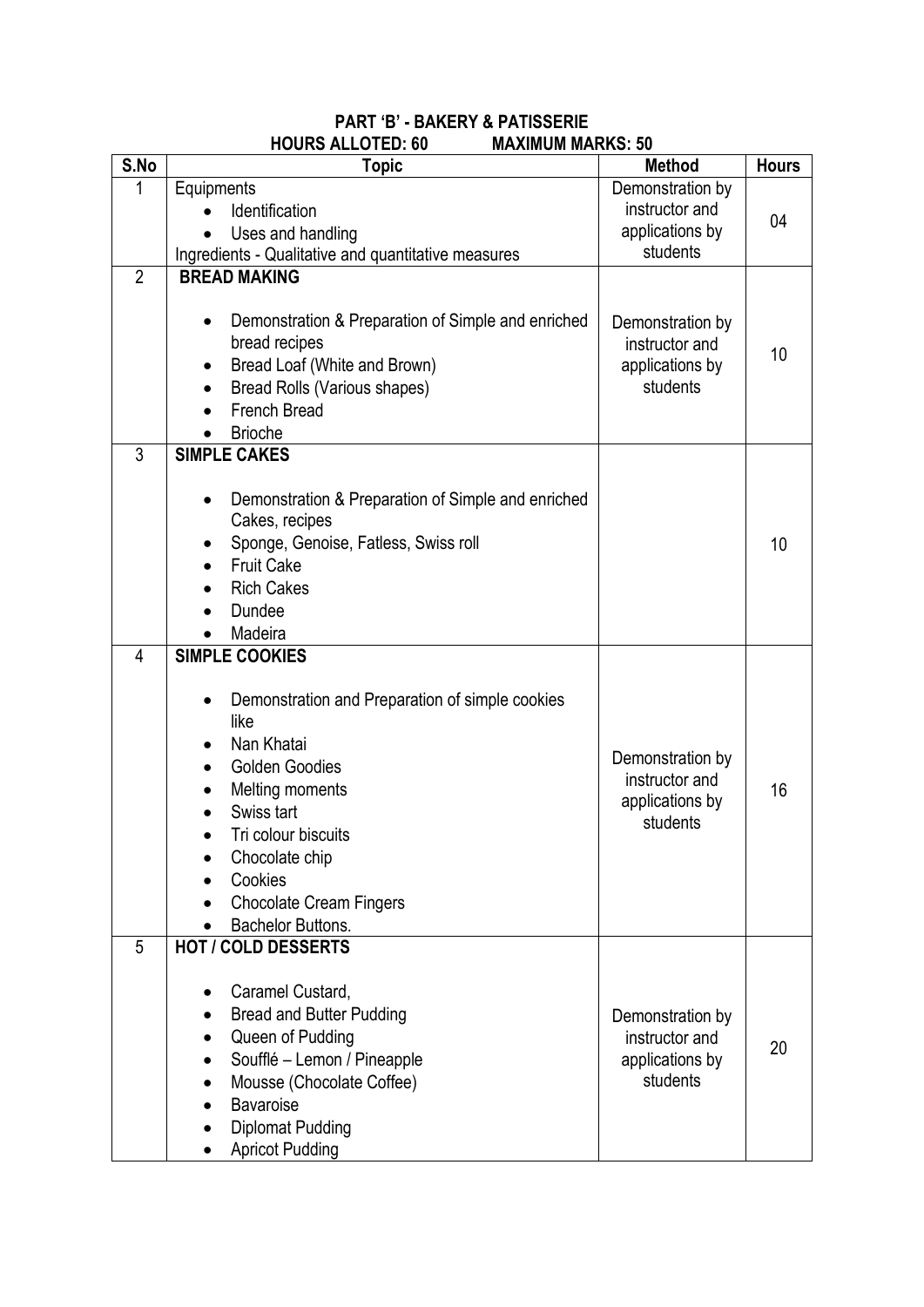|                 | Steamed Pudding - Albert Pudding, Cabinet<br>$\bullet$<br>Pudding. |                   |    |    |
|-----------------|--------------------------------------------------------------------|-------------------|----|----|
| <b>TOTAL</b>    |                                                                    |                   |    | 60 |
|                 | <b>MARKING SCHEME FOR PRACTICAL EXAMINATION</b>                    |                   |    |    |
|                 | 100<br><b>MAXIMUM MARKS</b>                                        | <b>PASS MARKS</b> | 50 |    |
| <b>DURATION</b> | 04.30 HRS                                                          |                   |    |    |
|                 | Indenting and Scullery 30 minutes before and after the practical   |                   |    |    |
|                 | All menu items to be made from the prescribed syllabus only        |                   |    |    |
|                 | Part – A (Cookery)                                                 |                   |    |    |
| $1_{-}$         | One simple salad OR soup                                           | 10                |    |    |
| 2.              | One simple sauce                                                   | 10                |    |    |
| 3.              | One simple egg preparation                                         | 10                |    |    |
| 4.              | One simple vegetable or potato preparation                         | 05                |    |    |
| 5.              | Journal                                                            | 05                |    |    |
|                 |                                                                    | 40                |    |    |
|                 | Part – B (Bakery)                                                  |                   |    |    |
| $1_{-}$         | Bread or bread rolls                                               | 15                |    |    |
| 2.              | Simple cake or cookies                                             | 10                |    |    |
| 3.              | One dessert hot or cold                                            | 10                |    |    |
| 4.              | Journal                                                            | 05                |    |    |
|                 |                                                                    | 40                |    |    |
|                 | Part – C (General Assessment)                                      |                   |    |    |
|                 | 1. Uniform & Grooming                                              | 05                |    |    |
|                 | 2. Indenting and plan of work                                      | 05                |    |    |
|                 | 3. Scullery, equipment cleaning and Hygiene<br>4. Viva             | 05<br>05          |    |    |
|                 |                                                                    | 20                |    |    |
|                 |                                                                    |                   |    |    |
|                 | <b>PARAMETERS OF ASSESMENT OF EACH DISH</b>                        |                   |    |    |
|                 | A) Temperature                                                     | 20%               |    |    |
|                 | B) Texture / Consistency<br>C) Aroma / Flavour                     | 20%<br>20%        |    |    |
|                 | D) Taste                                                           | 20%               |    |    |
|                 | E) Presentation                                                    | 20%               |    |    |
|                 |                                                                    | 100%              |    |    |
| NOTE:           |                                                                    |                   |    |    |
|                 |                                                                    |                   |    |    |

- 1. Journal is not allowed during indenting or practical. It must be handed over to the examiner before commencement of examination.
- 2. Invigilation will be done by both internal and external persons.
- 3. Extra ingredients may be made available in case of failure but of limited types and quantity (groceries and dairy products only). Only one extra attempt may be permitted.
- 4. Uniform and grooming must be checked by the examiners before commencement of examination.
- 5. Students are not allowed to take help from books, notes, journal or any other person.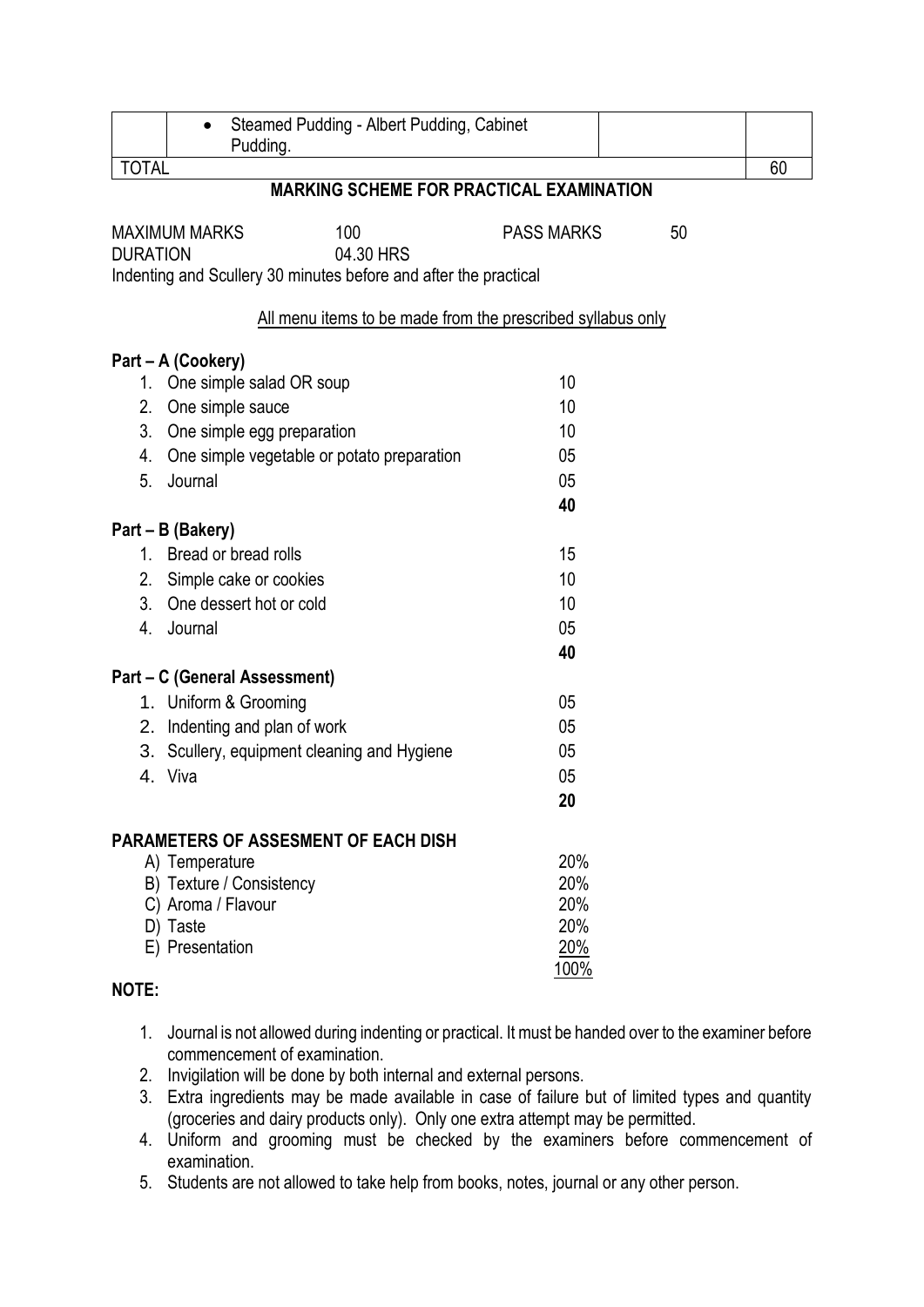#### **BHM112 - FOUNDATION COURSE IN FOOD & BEVERAGE SERVICE – I (THEORY) HOURS ALLOTED: 30 MAXIMUM MARKS: 100**

| S.No. | <b>Topic</b>                                                                                                                                                                                                                                                                                                                                                                                                                  | <b>Hours</b> | Weight     |
|-------|-------------------------------------------------------------------------------------------------------------------------------------------------------------------------------------------------------------------------------------------------------------------------------------------------------------------------------------------------------------------------------------------------------------------------------|--------------|------------|
| 01    | THE HOTEL & CATERING INDUSTRY                                                                                                                                                                                                                                                                                                                                                                                                 | 06           | age<br>20% |
|       | A. Introduction to the Hotel Industry and Growth of the hotel<br>Industry in India<br>B. Role of Catering establishment in the travel/tourism industry<br>C. Types of F&B operations<br>D. Classification of Commercial, Residential/Non-residential<br>E. Welfare Catering - Industrial/Institutional/Transport such as air,<br>road, rail, sea, etc.<br>F. Structure of the catering industry - a brief description of each |              |            |
| 02    | <b>DEPARTMENTAL ORGANISATION &amp; STAFFING</b>                                                                                                                                                                                                                                                                                                                                                                               | 04           | 15%        |
|       | A. Organisation of F&B department of hotel<br>B. Principal staff of various types of F&B operations<br>C. French terms related to F&B staff<br>D. Duties & responsibilities of F&B staff<br>E. Attributes of a waiter<br>F.<br>Inter-departmental relationships<br>(Within F&B and other department)                                                                                                                          |              |            |
| 03    | <b>FOOD SERVICE AREAS (F &amp; B OUTLETS)</b><br>I                                                                                                                                                                                                                                                                                                                                                                            | 06           | 20%        |
|       | A. Specialty Restaurants<br>B. Coffee Shop<br>C. Cafeteria<br>D. Fast Food (Quick Service Restaurants)<br>E. Grill Room<br>F. Banquets<br>G. Bar<br>H. Vending Machines<br>I.<br>Discotheque                                                                                                                                                                                                                                  |              |            |
|       | <b>II ANCILLIARY DEPARTMENTS</b>                                                                                                                                                                                                                                                                                                                                                                                              | 04           | 10%        |
|       | A. Pantry<br>B. Food pick-up area<br>C. Store<br>D. Linen room<br>E. Kitchen stewarding                                                                                                                                                                                                                                                                                                                                       |              |            |
| 04    | <b>F &amp; B SERVICE EQUIPMENT</b>                                                                                                                                                                                                                                                                                                                                                                                            | 04           | 15%        |
|       | Familiarization & Selection factors of:<br>- Cutlery<br>- Crockery<br>- Glassware<br>- Flatware<br>- Hollowware                                                                                                                                                                                                                                                                                                               |              |            |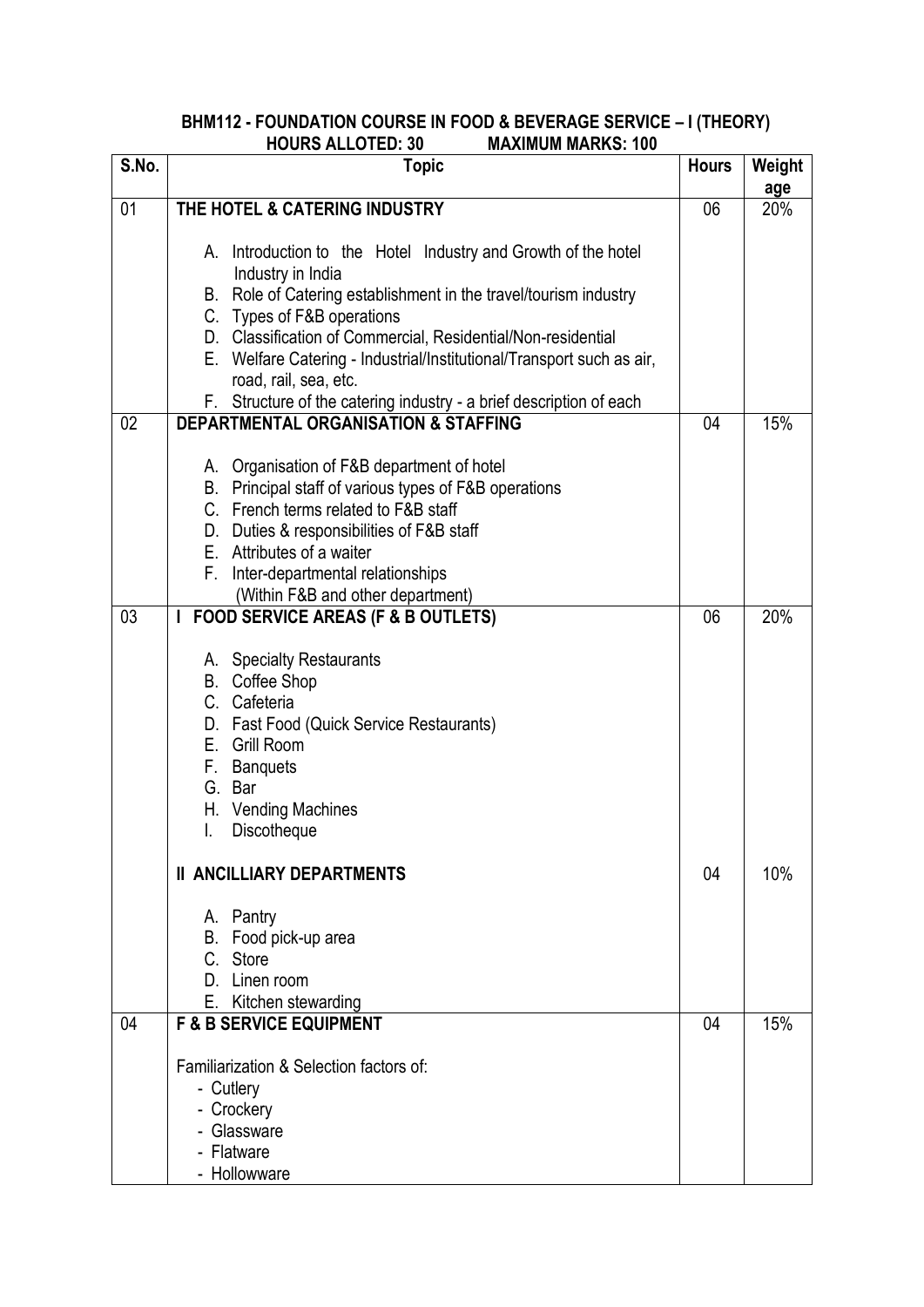|              | - All other equipment used in F&B Service                         |    |      |
|--------------|-------------------------------------------------------------------|----|------|
|              | French terms related to the above<br>$\bullet$                    | 01 |      |
| 05           | <b>NON-ALCOHOLIC BEVERAGES</b>                                    |    |      |
|              |                                                                   | 01 | 20%  |
|              | Classification (Nourishing, Stimulating and Refreshing beverages) |    |      |
|              | A. Tea                                                            | 01 |      |
|              | - Origin & Manufacture                                            |    |      |
|              | - Types & Brands                                                  |    |      |
|              |                                                                   | 01 |      |
|              | B. Coffee                                                         |    |      |
|              | - Origin & Manufacture                                            |    |      |
|              | - Types & Brands                                                  | 01 |      |
|              |                                                                   |    |      |
|              | C. Juices and Soft Drinks                                         |    |      |
|              |                                                                   | 01 |      |
|              | D. Cocoa & Malted Beverages                                       |    |      |
|              | - Origin & Manufacture                                            |    |      |
| <b>TOTAL</b> |                                                                   | 30 | 100% |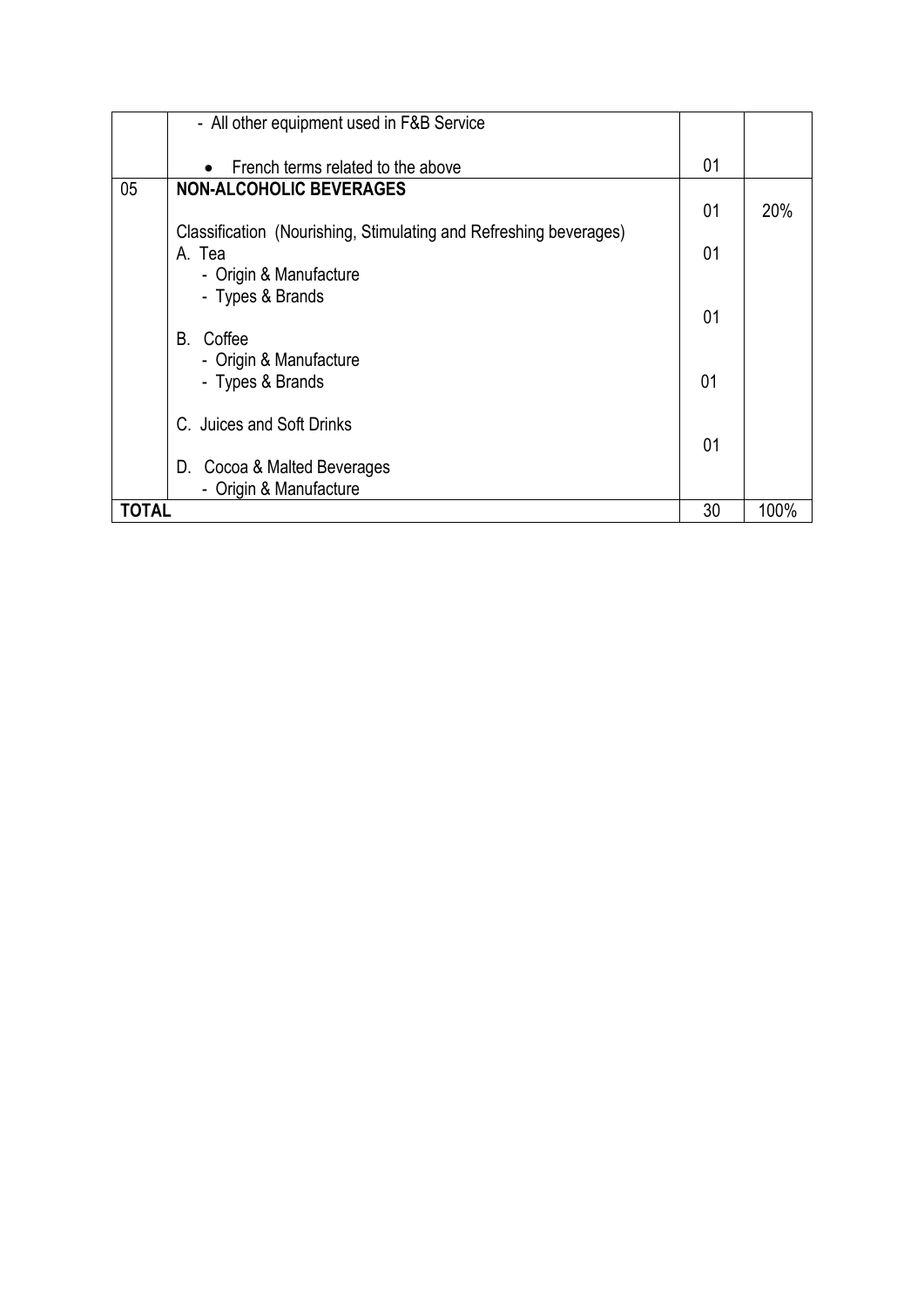#### **FOUNDATION COURSE IN FOOD & BEVERAGE SERVICE – I (PRACTICAL) HOURS ALLOTED: 60 MAXIMUM MARKS: 100**

| S.No            | <b>Topic</b>                                                   | <b>Hours</b> |
|-----------------|----------------------------------------------------------------|--------------|
| 01              | Food Service areas - Induction & Profile of the areas          | 04           |
| 02              | Ancillary F&B Service areas - Induction & Profile of the areas | 04           |
| 03              | Familiarization of F&B Service equipment                       | 08           |
| 04              | Care & Maintenance of F&B Service equipment                    | 04           |
| 05 <sub>0</sub> | Cleaning / polishing of EPNS items by:                         | 04           |
|                 | Plate Powder method                                            |              |
|                 | Polivit method                                                 |              |
|                 | Silver Dip method                                              |              |
|                 | <b>Burnishing Machine</b>                                      |              |
| 06              | <b>Basic Technical Skills</b>                                  | 16           |
|                 | Task-01: Holding Service Spoon & Fork                          |              |
|                 | Task-02: Carrying a Tray / Salver                              |              |
|                 | Task-03: Laying a Table Cloth                                  |              |
|                 | Task-04: Changing a Table Cloth during service                 |              |
|                 | Task-05: Placing meal plates & Clearing soiled plates          |              |
|                 | Task-06: Stocking Sideboard                                    |              |
|                 | Task-07: Service of Water                                      |              |
|                 | Task-08: Using Service Plate & Crumbing Down                   |              |
|                 | Task-09: Napkin Folds                                          |              |
|                 | Task-10: Changing dirty ashtray                                |              |
|                 | Task-11: Cleaning & polishing glassware                        |              |
| 07              | Tea - Preparation & Service                                    | 04           |
| 08              | Coffee - Preparation & Service                                 | 04           |
| 09              | Juices & Soft Drinks - Preparation & Service                   | 08           |
|                 | <b>Mocktails</b>                                               |              |
|                 | Juices, Soft drinks, Mineral water, Tonic water                |              |
| 10              | Cocoa & Malted Beverages - Preparation & Service               | 04           |
| <b>TOTAL</b>    |                                                                | 60           |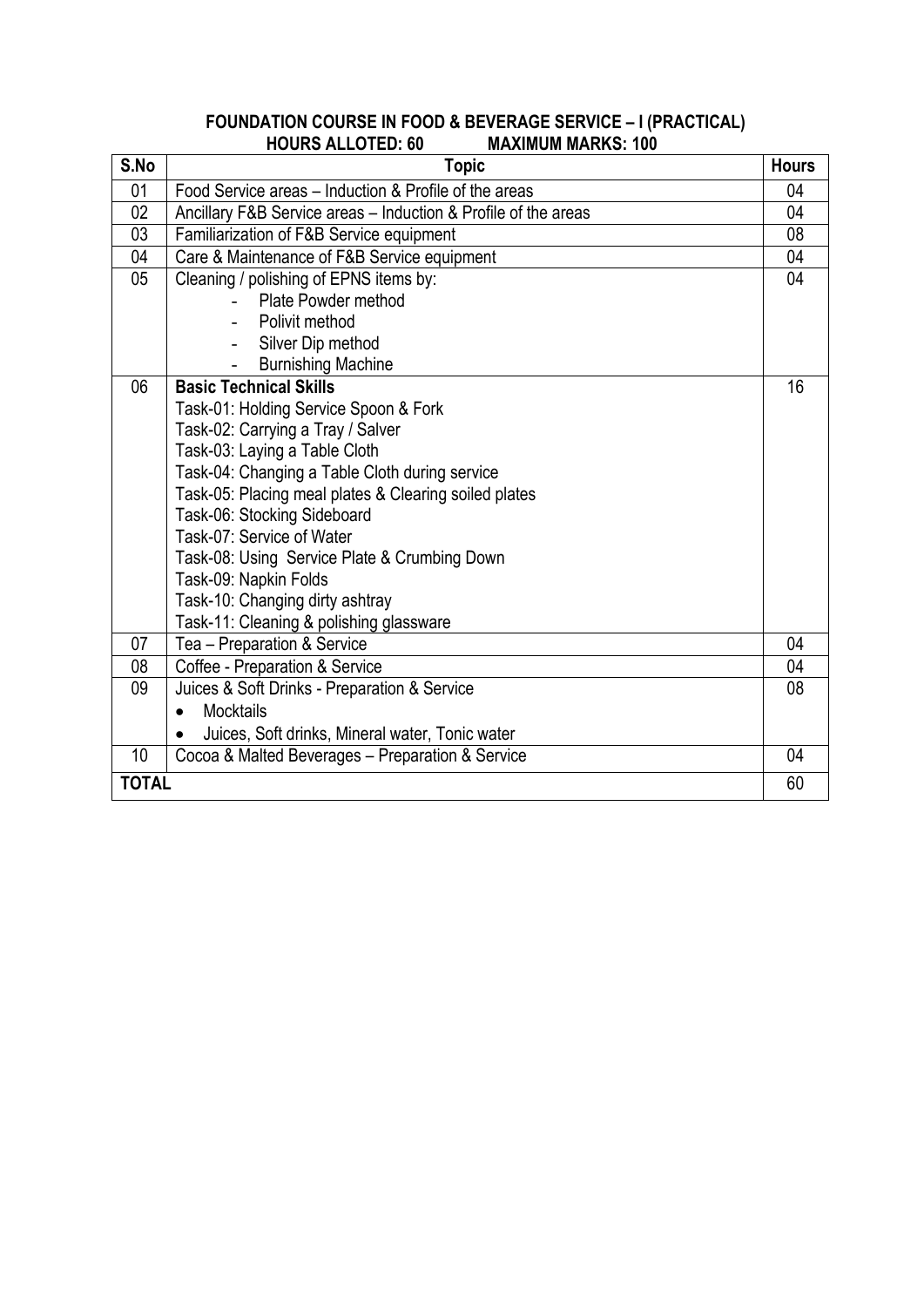### **MARKING SCHEME FOR PRACTICAL EXAMINATION**

| <b>MAXIMUM MARKS</b> | 100      | <b>PASS MARKS</b> | 50 |
|----------------------|----------|-------------------|----|
| <b>DURATION</b>      | 03.00HRS |                   |    |

#### All Technical Skills to be tested as listed in the syllabus

|    |                                                |   | <b>MARKS</b> |
|----|------------------------------------------------|---|--------------|
| 1. | Uniform / Grooming                             | ٠ | 10           |
| 2. | Service Equipment Knowledge / Identification   | ٠ | 20           |
| 3. | Care Cleaning & Polishing of service equipment | ٠ | 20           |
| 4. | Service skills / tasks                         | ٠ | 20           |
| 5. | Beverage service Tea / Coffee / Soft drinks    | ٠ | 20           |
| 6. | Journal                                        | ٠ | 10           |
|    |                                                |   | 100          |

### **NOTE:**

- 1. The examination should test skills and knowledge of the students by assigning sets of tasks as listed in the practical syllabus under each category.
- 2. During table service each guest should pose one question to the candidate on the item being served. The invigilators can brief guests prior to service.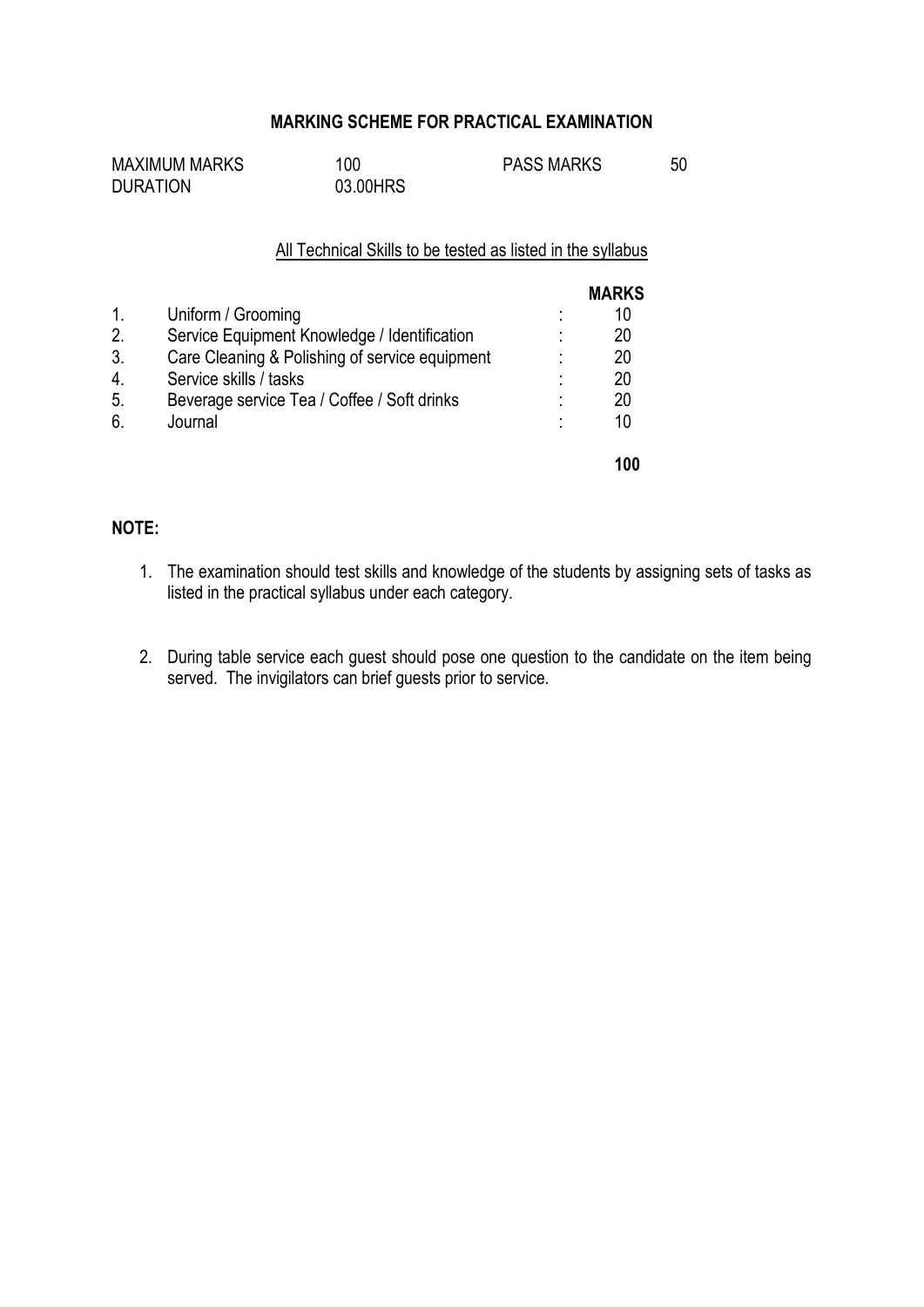#### **BHM113 - FOUNDATION COURSE IN FRONT OFFICE OPERATIONS – I (THEORY) HOURS ALLOTED: 30 MAXIMUM MARKS: 100**

| S.No. | <b>Topic</b>                                                                                            | <b>Hours</b> | Weight     |
|-------|---------------------------------------------------------------------------------------------------------|--------------|------------|
| 01    | <b>INTRODUCTION TO TOURISM, HOSPITALITY &amp; HOTEL INDUSTRY</b>                                        | 03           | age<br>10% |
|       |                                                                                                         |              |            |
|       | A. Tourism and its importance                                                                           |              |            |
|       | B. Hospitality and its origin                                                                           |              |            |
|       | C. Hotels, their evolution and growth                                                                   |              |            |
|       | D. Brief introduction to hotel core areas with special reference to<br><b>Front Office</b>              |              |            |
| 02    | <b>CLASSIFICATION OF HOTELS</b>                                                                         | 05           | 15%        |
|       |                                                                                                         |              |            |
|       | A. Size                                                                                                 |              |            |
|       | B. Star                                                                                                 |              |            |
|       | C. Location & clientele                                                                                 |              |            |
|       | D. Ownership basis                                                                                      |              |            |
|       | E. Independent hotels<br>Management contracted hotel<br>F.                                              |              |            |
|       | G. Chains                                                                                               |              |            |
|       | H. Franchise/Affiliated                                                                                 |              |            |
|       | Supplementary accommodation                                                                             |              |            |
|       | Time shares and condominium<br>J.                                                                       |              |            |
| 03    | <b>TYPES OF ROOMS</b>                                                                                   | 02           | 5%         |
|       | A. Single                                                                                               |              |            |
|       | Double<br>В.                                                                                            |              |            |
|       | C. Twin                                                                                                 |              |            |
|       | D. Suits                                                                                                |              |            |
| 04    | <b>TIME SHARE &amp; VACATION OWNERSHIP</b>                                                              | 03           | 10%        |
|       |                                                                                                         |              |            |
|       | A. What is time share? Referral chains & condominiums<br>How is it different from hotel business?<br>В. |              |            |
|       | <b>Classification of timeshares</b><br>C.                                                               |              |            |
|       | Types of accommodation and their size                                                                   |              |            |
| 05    | <b>FRONT OFFICE ORGANIZATION</b>                                                                        | 05           | 20%        |
|       |                                                                                                         |              |            |
|       | A. Function areas                                                                                       |              |            |
|       | B. Front office hierarchy<br>C. Duties and responsibilities                                             |              |            |
|       | D. Personality traits                                                                                   |              |            |
| 06    | HOTEL ENTRANCE, LOBBY AND FRONT OFFICE                                                                  | 03           | 10%        |
|       |                                                                                                         |              |            |
|       | A. Layout                                                                                               |              |            |
|       | B. Front office equipment (non automated, semi automated and                                            |              |            |
| 07    | automated)<br><b>BELL DESK</b>                                                                          | 04           | 20%        |
|       |                                                                                                         |              |            |
|       | A. Functions                                                                                            |              |            |
|       | B. Procedures and records                                                                               |              |            |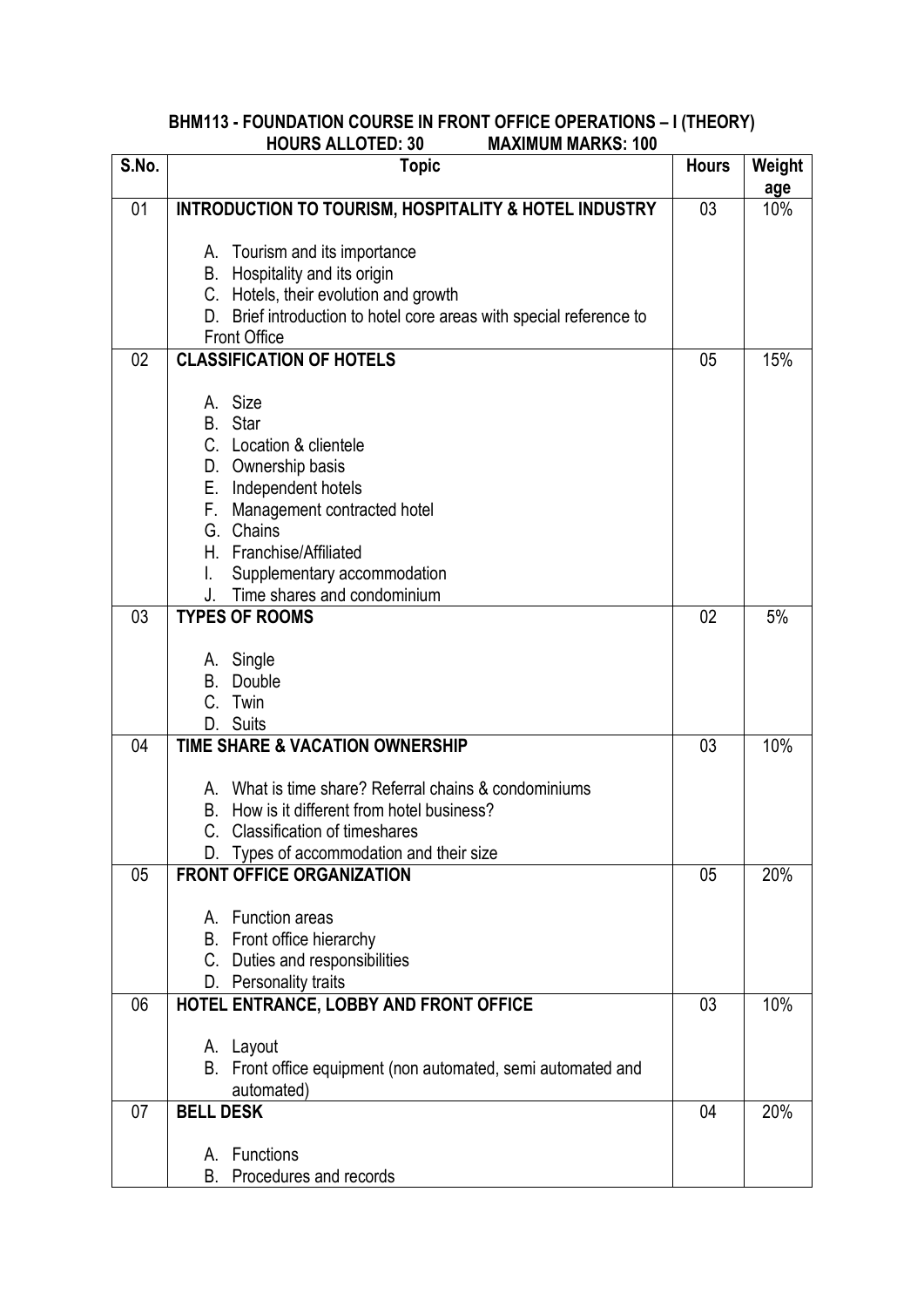| 08 | <b>FRENCH:</b> To be taught by a professional French language teacher.                                                                                                             | 05 | 10% |
|----|------------------------------------------------------------------------------------------------------------------------------------------------------------------------------------|----|-----|
|    | A. Understanding and uses of accents, orthographic signs &<br>punctuation<br>B. Knowledge of cardinaux & ordinaux (Ordinal & cardinal)<br>C. Days, Dates, Time, Months and Seasons |    |     |
|    | ΓΟΤΑΙ                                                                                                                                                                              | 30 |     |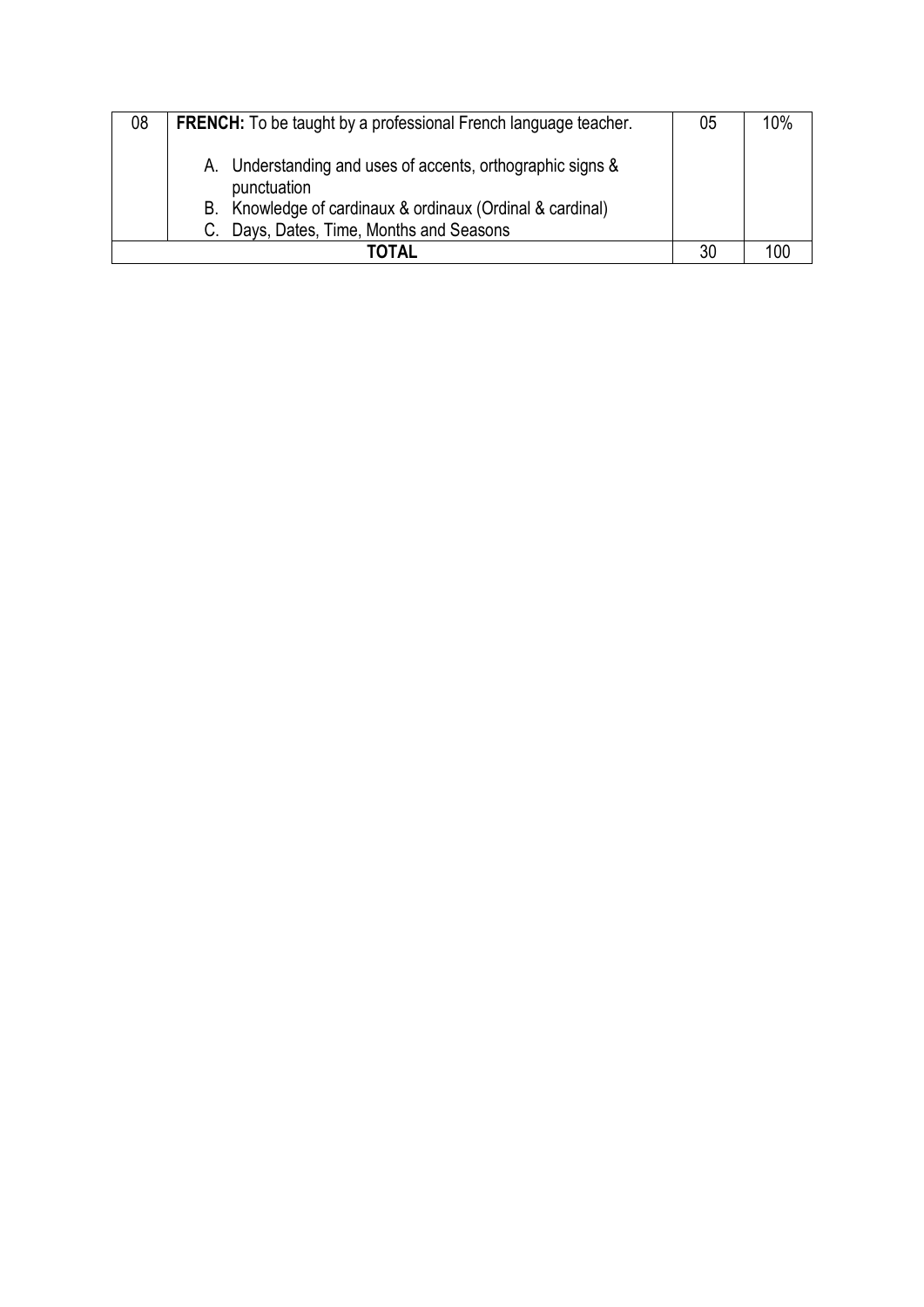#### **FOUNDATION COURSE IN FRONT OFFICE OPERATIONS – I (PRACTICALS) HOURS ALLOTED: 30**

| S.No.          | <b>Topic</b>                                      | <b>Hours</b> |
|----------------|---------------------------------------------------|--------------|
|                | Appraisal of front office equipment and furniture |              |
| $\mathfrak{p}$ | Rack, Front desk counter & bell desk              | າ            |
| 3              | Filling up of various proforma                    |              |
| 4              | Welcoming of guest                                | າ            |
| 5              | Telephone handling                                |              |
| 6              | Role play:                                        |              |
|                | Reservation                                       |              |
|                | Arrivals<br>$\bullet$                             |              |
|                | Luggage handling<br>$\bullet$                     |              |
|                | Message and mail handling<br>$\bullet$            |              |
|                | Paging<br>$\bullet$                               |              |
| TOTAL          |                                                   | 30           |

### **MARKING SCHEME FOR PRACTICAL EXAMINATION**

|    | <b>MAXIMUM MARKS</b><br><b>DURATION</b> | 100<br>03.00 HRS                    | <b>PASS MARKS</b> | 50           |
|----|-----------------------------------------|-------------------------------------|-------------------|--------------|
|    |                                         |                                     |                   | <b>MARKS</b> |
| 1. | UNIFORM & GROOMING                      |                                     |                   | 10           |
| 2. | <b>COURTESY &amp; MANNERS</b>           |                                     |                   | 10           |
| 3. | SPEECH AND COMMUNICATION                |                                     |                   | 10           |
| 4. | <b>TECHNICAL KNOWLEDGE</b>              |                                     |                   | 20           |
| 5. |                                         | <b>PRACTICAL SITUATION HANDLING</b> |                   | 40           |
| 6. | <b>JOURNAL</b>                          |                                     |                   | 10           |
|    |                                         |                                     |                   | 100          |

# **NOTE:**

- 1. Speech, Communication, Courtesy and Manners should be observed throughout.
- 2. 200 technical questions to be prepared in advance, covering the entire syllabus.
- 3. Practical situations at least 25 situations be made representing all aspects of the syllabus.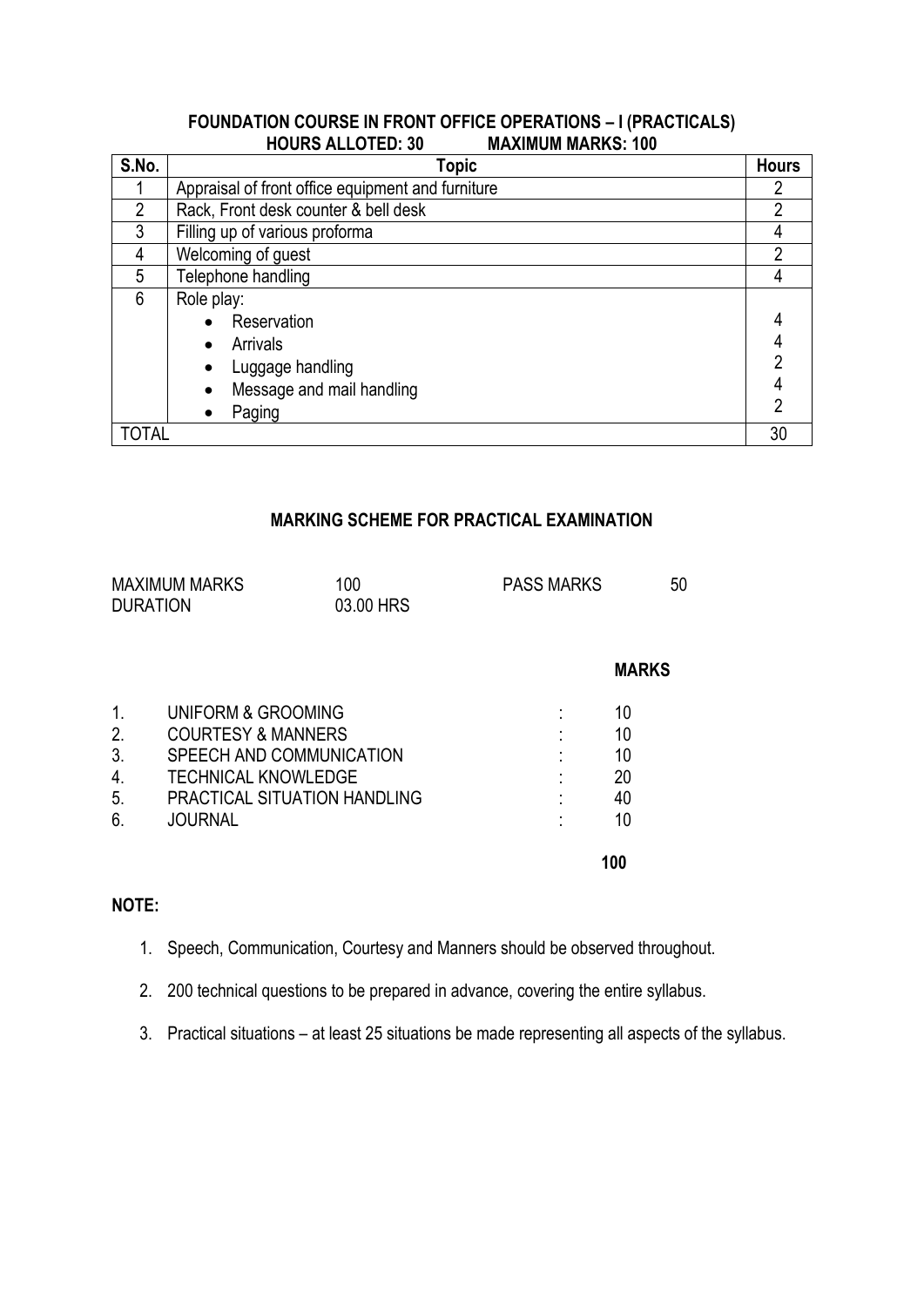#### **BHM114 - FOUNDATION COURSE IN ACCOMMODATION OPERATIONS – I (THEORY) HOURS ALLOTED: 30 MAXIMUM MARKS: 100**

| S.No.        | <b>Topic</b>                                                              | <b>Hours</b> | Weight<br>age |
|--------------|---------------------------------------------------------------------------|--------------|---------------|
| 01           | THE ROLE OF HOUSEKEEPING IN HOSPITALITY OPERATION                         | 02           | 5%            |
|              |                                                                           |              |               |
|              | Role of Housekeeping in Guest Satisfaction and Repeat Business            |              |               |
| 02           | ORGANISATION CHART OF THE HOUSEKEEPING DEPARTMENT                         | 08           | 25%           |
|              | A. Hierarchy in small, medium, large and chain hotels                     |              |               |
|              | <b>B.</b> Identifying Housekeeping Responsibilities                       |              |               |
|              | C. Personality Traits of housekeeping Management Personnel.               |              |               |
|              | D. Duties and Responsibilities of Housekeeping staff                      |              |               |
|              | E. Layout of the Housekeeping Department                                  |              |               |
| 03           | <b>CLEANING ORGANISATION</b>                                              | 04           | 15%           |
|              | A. Principles of cleaning, hygiene and safety factors in cleaning         |              |               |
|              | B. Methods of organising cleaning                                         |              |               |
|              | C. Frequency of cleaning daily, periodic, special                         |              |               |
|              | D. Design features that simplify cleaning<br>E. Use and care of Equipment |              |               |
| 04           | <b>CLEANING AGENTS</b>                                                    | 05           | 20%           |
|              | A. General Criteria for selection                                         |              |               |
|              | <b>B.</b> Classification                                                  |              |               |
|              | C. Polishes                                                               |              |               |
|              | D. Floor seats                                                            |              |               |
|              | E. Use, care and Storage                                                  |              |               |
|              | F. Distribution and Controls                                              |              |               |
|              | G. Use of Eco-friendly products in Housekeeping                           |              |               |
| 05           | <b>COMPOSTION, CARE AND CLEANING OF DIFFERENT SURFACES</b>                | 05           | 15%           |
|              | <b>Metals</b><br>А.                                                       |              |               |
|              | B. Glass                                                                  |              |               |
|              | C. Leather, Leatherites, Rexines                                          |              |               |
|              | D. Plastic                                                                |              |               |
|              | Е.<br>Ceramics                                                            |              |               |
|              | F. Wood                                                                   |              |               |
|              | G. Wall finishes                                                          |              |               |
|              | H. Floor finishes                                                         |              |               |
| 06           | <b>INTER DEPARTMENTAL RELATIONSHIP</b>                                    | 02           | 10%           |
|              | A. With Front Office                                                      |              |               |
|              | With Maintenance<br>В.                                                    |              |               |
|              | C. With Security                                                          |              |               |
|              | <b>With Stores</b><br>D.                                                  |              |               |
|              | E. With Accounts                                                          |              |               |
|              | F. With Personnel                                                         |              |               |
|              | G. Use of Computers in House Keeping department                           |              |               |
| 07           | USE OF COMPUTERS IN HOUSE KEEPING DEPARTMENT                              | 04           | 10            |
| <b>TOTAL</b> |                                                                           | 30           | 100%          |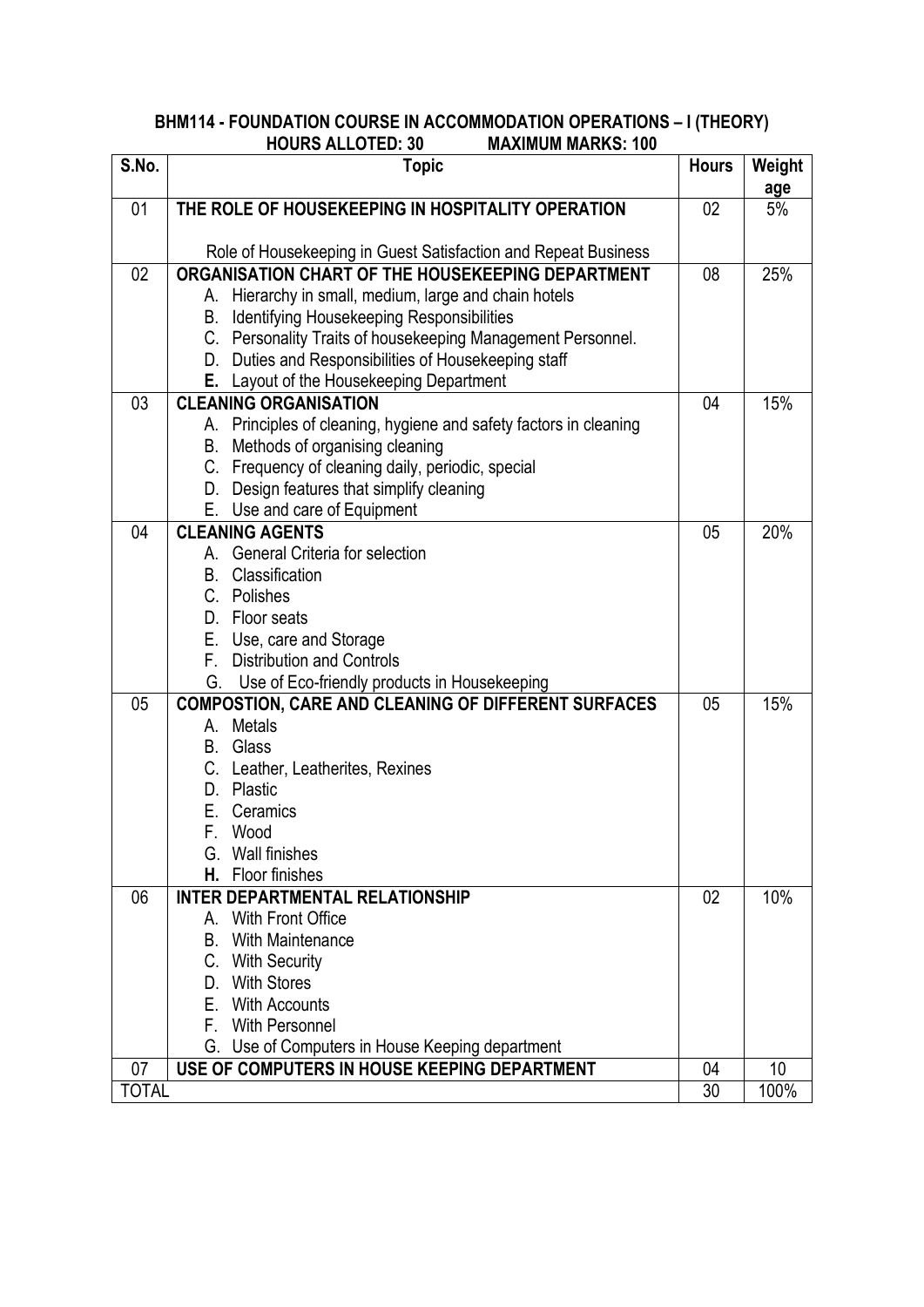### **FOUNDATION COURSE IN ACCOMMODATION OPERATIONS – I (PRACTICAL) HOURS ALLOTED: 30 MAXIMUM MARKS: 100**

| S.No. | <b>Topic</b>                                                 | <b>Hours</b> |
|-------|--------------------------------------------------------------|--------------|
| 01    | Sample Layout of Guest Rooms                                 | 02           |
|       | Single room                                                  |              |
|       | Double room                                                  |              |
|       | Twin room                                                    |              |
|       | Suite                                                        |              |
| 02    | <b>Guest Room Supplies and Position</b>                      | 04           |
|       | Standard room                                                |              |
|       | Suite                                                        |              |
|       | VIP room special amenities                                   |              |
| 03    | Cleaning Equipment-(manual and mechanical)                   | 04           |
|       | Familiarization                                              |              |
|       | Different parts                                              |              |
|       | Function                                                     |              |
|       | Care and maintenance                                         |              |
| 04    | <b>Cleaning Agent</b>                                        | 02           |
|       | Familiarization according to classification                  |              |
|       | Function                                                     |              |
| 05    | Public Area Cleaning (Cleaning Different Surface)            | 14           |
|       | A. WOOD                                                      |              |
|       | polished                                                     |              |
|       | painted                                                      |              |
|       | Laminated                                                    |              |
|       |                                                              |              |
|       | <b>B. SILVER/EPNS</b>                                        |              |
|       | Plate powder method                                          |              |
|       | Polivit method                                               |              |
|       | Proprietary solution (Silvo)                                 |              |
|       | <b>BRASS</b><br>C.                                           |              |
|       | Traditional/ domestic 1 Method                               |              |
|       | Proprietary solution 1 (brasso)                              |              |
|       |                                                              |              |
|       | D. GLASS                                                     |              |
|       | Glass cleanser                                               |              |
|       | Economical method(newspaper)                                 |              |
|       |                                                              |              |
|       | E. FLOOR - Cleaning and polishing of different types         |              |
|       | Wooden                                                       |              |
|       | Marble                                                       |              |
|       | Terrazzo/ mosaic etc.                                        |              |
|       |                                                              |              |
|       | F. WALL - care and maintenance of different types and parts  |              |
|       | Skirting                                                     |              |
|       | Dado                                                         |              |
|       | Different types of paints(distemper Emulsion, oil paint etc) |              |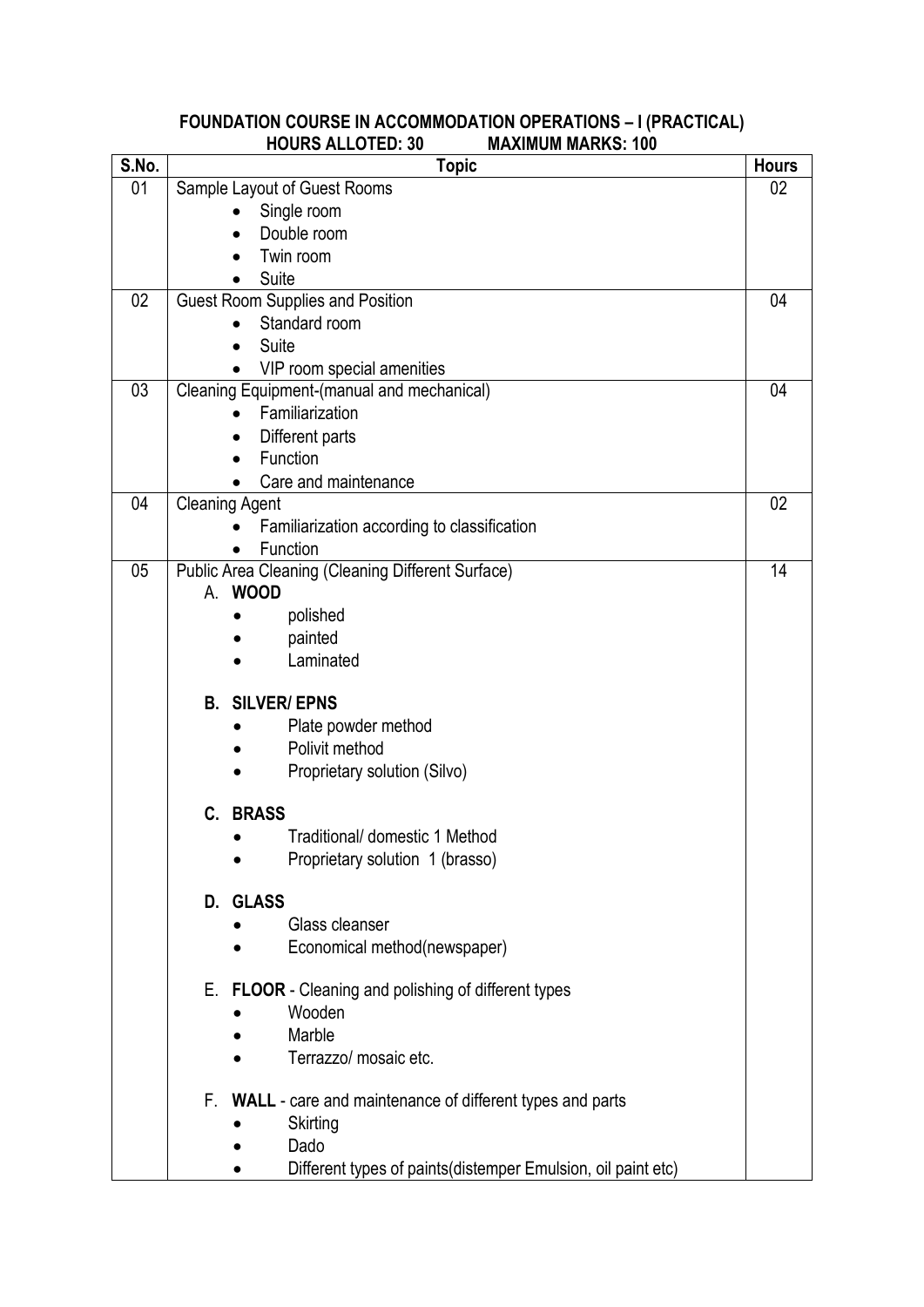| 06    | Maid's trolley                                                       |    |
|-------|----------------------------------------------------------------------|----|
|       | Contents                                                             |    |
|       | • Trolley setup                                                      |    |
| 07    | Familiarizing with different types of Rooms, facilities and surfaces | 02 |
|       | Twin/ double<br>$\bullet$                                            |    |
|       | Suite                                                                |    |
|       | Conference etc<br>$\bullet$                                          |    |
| TOTAL |                                                                      |    |

# **MARKING SCHEME FOR PRACTICAL EXAMINATION**

| <b>MAXIMUM MARKS</b> | 100      | <b>PASS MARKS</b> | 50 |
|----------------------|----------|-------------------|----|
| <b>DURATION</b>      | 03.00HRS |                   |    |

|                  |                                           |   | <b>MARKS</b> |
|------------------|-------------------------------------------|---|--------------|
| $\mathbf{1}$ .   | UNIFORM & GROOMING                        |   | 10           |
| 2.               | <b>GUEST ROOM SUPPLIES &amp; POSITION</b> |   | 10           |
| 3.               | SURFACE CLEANING (TWO DIFFERENT SURFACES) |   | 30           |
| $\overline{4}$ . | <b>MAIDS TROLLY</b>                       | ٠ | 10           |
| 5.               | <b>CARE &amp; CLEANING OF EQUIPMENT</b>   |   | 10           |
| 6.               | VIVA                                      | ٠ | 20           |
| 7.               | <b>JOURNAL</b>                            | ٠ | 10           |
|                  |                                           |   | 100          |

# **NOTE**:

- 1. Time limit of the examination should be strictly adhered to.
- 2. Tasks should be limited to the syllabus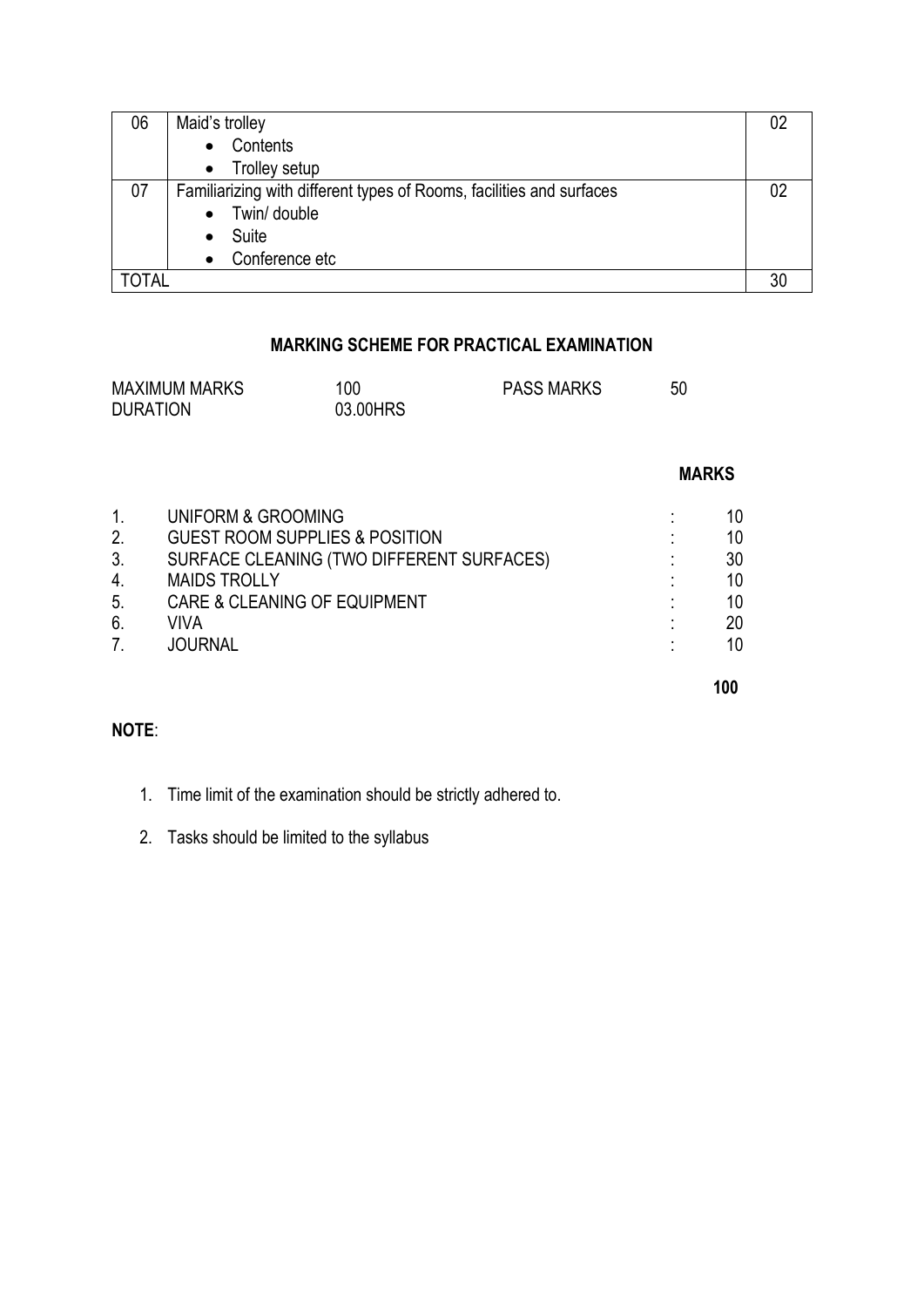### **BHM105 - APPLICATION OF COMPUTERS – THEORY HOURS ALLOTED: 15**

| S.No. | <b>Topic</b>                                                                                                                                                      | <b>Hours</b> | Weight |
|-------|-------------------------------------------------------------------------------------------------------------------------------------------------------------------|--------------|--------|
| 01    | <b>COMPUTER FUNDAMENTALS - THEORY</b>                                                                                                                             | 05           | age    |
|       | <b>INFORMATION CONCEPTS AND PROCESSING</b>                                                                                                                        |              | 05%    |
|       | Definitions<br>A.<br>B. Need, Quality and Value of Information<br><b>C.</b> Data Processing Concepts                                                              |              |        |
|       | ELEMENTS OF A COMPUTER SYSTEM                                                                                                                                     |              | 10%    |
|       | A. Definitions<br><b>B.</b> Characteristics of Computers<br>C. Classification of Computers<br>D. Limitations                                                      |              |        |
|       | <b>HARDWARE FEATURES AND USES</b>                                                                                                                                 |              | 10%    |
|       | A. Components of a Computer<br><b>B.</b> Generations of Computers<br>C. Primary and Secondary Storage Concepts<br>D. Data Entry Devices<br>E. Data Output Devices |              |        |
|       | SOFTWARE CONCEPTS                                                                                                                                                 |              | 10%    |
|       | A. System Software<br><b>B.</b> Application Software<br>C. Language Classification<br>D. D. Compilers and Interpreters                                            |              |        |
| 02    | <b>OPERATING SYSTEMS/ENVIRONMENTS - THEORY</b>                                                                                                                    | 05           |        |
|       | <b>BASICS OF MS-DOS</b><br>A. Internal commands<br><b>B.</b> External commands                                                                                    |              | 20%    |
|       | <b>INTRODUCTION TO WINDOWS</b><br>A. GUI/Features<br>What are Windows and Windows 95 and above?<br>B.<br>C. Parts of a Typical Window and their Functions         |              | 15%    |
| 03    | <b>NETWORKS - THEORY</b>                                                                                                                                          | 05           | 35%    |
|       | A. Network Topology<br><b>Bus</b><br>Star<br>Ring<br><b>B.</b> Network Applications                                                                               |              |        |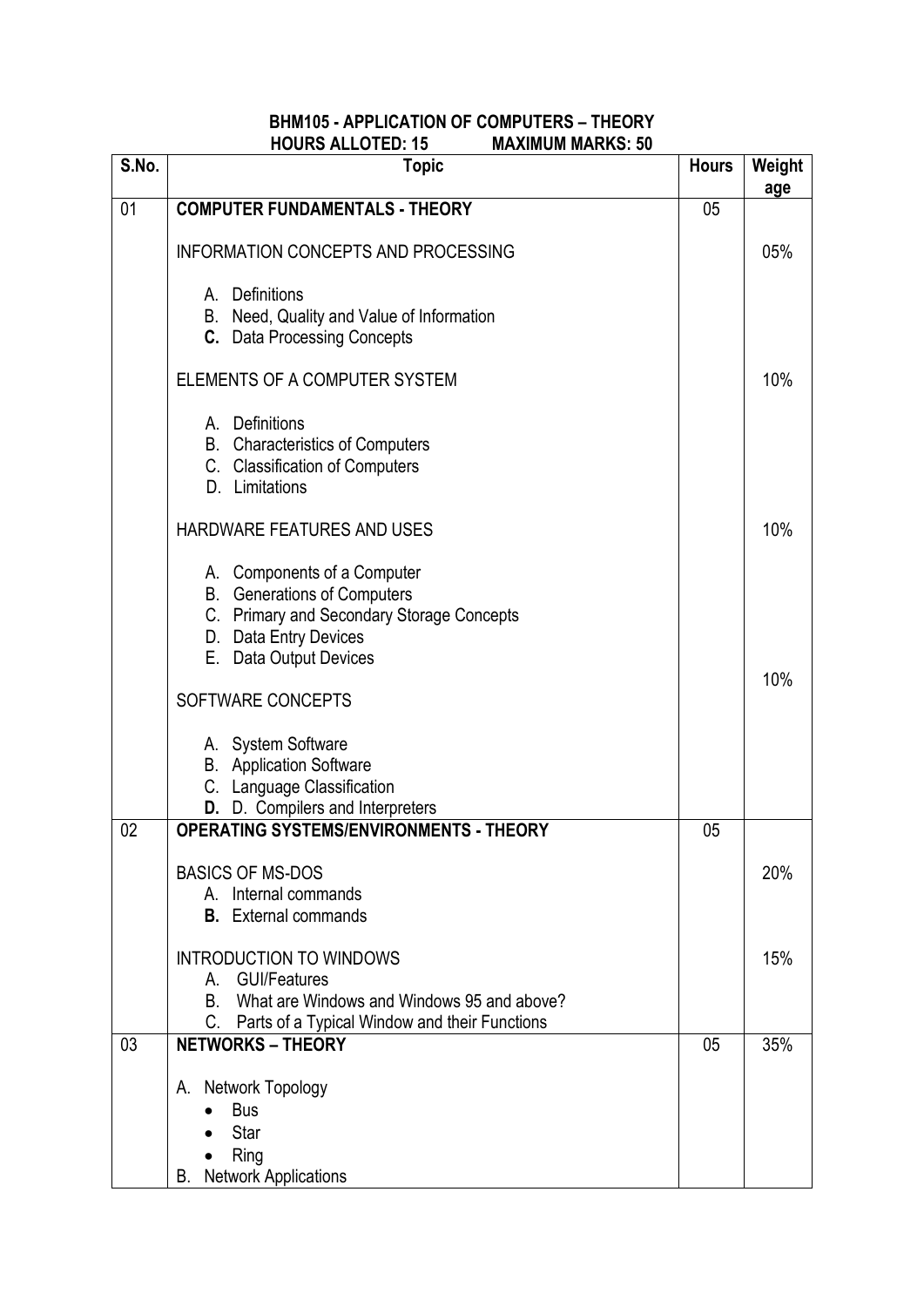| C. Types of Network               |    |      |
|-----------------------------------|----|------|
| LAN<br>$\bullet$                  |    |      |
| <b>MAN</b><br>$\bullet$           |    |      |
| <b>WAN</b><br>$\bullet$           |    |      |
|                                   |    |      |
| D. Network Configuration Hardware |    |      |
| Server<br>$\bullet$               |    |      |
| Nodes<br>$\bullet$                |    |      |
|                                   |    |      |
| E. Channel                        |    |      |
| Fibre optic<br>$\bullet$          |    |      |
| Twisted<br>$\bullet$              |    |      |
| Co-axial<br>$\bullet$             |    |      |
| F. Hubs                           |    |      |
|                                   |    |      |
| G. Network Interface Card         |    |      |
| Arcnet<br>$\bullet$               |    |      |
| Ethernet<br>$\bullet$             |    |      |
|                                   |    |      |
| H. Network Software               |    |      |
| Novel<br>$\bullet$                |    |      |
| Windows NT<br>$\bullet$           |    |      |
| <b>TOTAL</b>                      | 15 | 100% |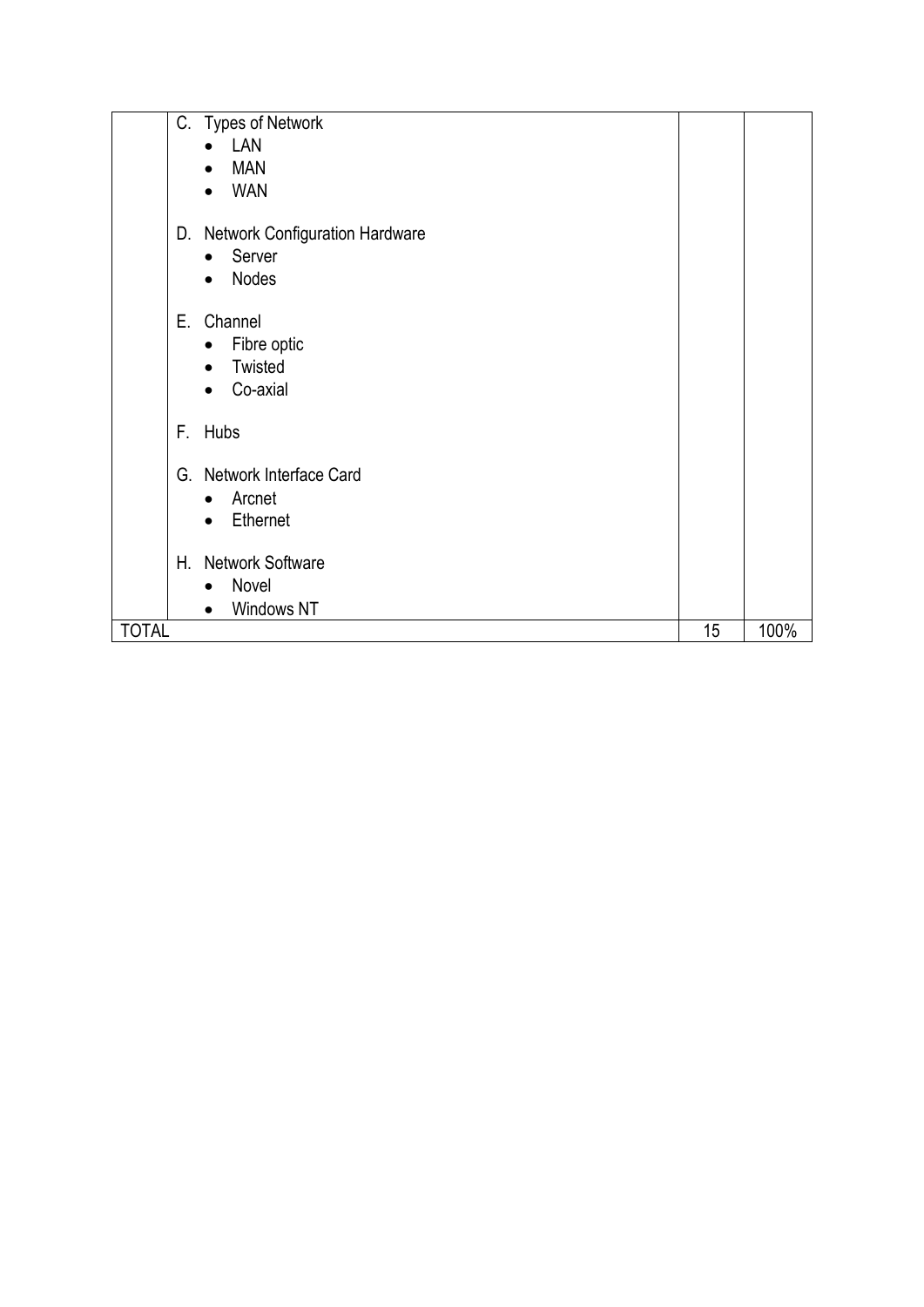#### **APPLICATION OF COMPUTERS – PRACTICAL HOURS ALLOTED: 60 MAXIMUM MARKS: 100**

| S.No. | ,,,,,,,,,,,<br><b>Topic</b>                                                                                                                                                                                                                                                                            | <b>Hours</b> | Weight<br>age |
|-------|--------------------------------------------------------------------------------------------------------------------------------------------------------------------------------------------------------------------------------------------------------------------------------------------------------|--------------|---------------|
| 01    | <b>WINDOWS OPERATIONS</b><br>A. Creating Folders<br><b>B.</b> Creating Shortcuts<br>C. Copying Files/Folders<br>D. Renaming Files/Folders<br>E. Deleting Files<br>F. Exploring Windows<br>G. Quick Menus                                                                                               | 05           | 15%           |
| 02    | <b>MS-OFFICE 2007</b><br><b>MS WORD</b><br><b>CREATING A DOCUMENT</b><br>A. Entering Text<br><b>B.</b> Saving the Document<br>C. Editing a Document already saved to Disk                                                                                                                              | 15           | 25%           |
|       | D. Getting around the Document<br>E. Find and Replace Operations<br>F. Printing the Document<br><b>FORMATTING A DOCUMENT</b><br>A. Justifying Paragraphs<br><b>B.</b> Changing Paragraph Indents<br>C. Setting Tabs and Margins<br>D. Formatting Pages and Documents<br>E. Using Bullets and Numbering |              |               |
|       | F. Headers/Footers<br>G. Pagination<br><b>SPECIAL EFFECTS</b><br>A. Print Special Effects e.g. Bold, Underline, Superscripts,<br>Subscript<br><b>B.</b> Changing Fonts<br>C. Changing Case                                                                                                             |              |               |
|       | CUT, COPY AND PASTE OPERATION<br><b>Marking Blocks</b><br>А.<br>Copying and Pasting a Block<br>В.<br>C. Cutting and Pasting a Block<br>D. Deleting a Block<br>E. Formatting a Block<br>Using Find and Replace in a Block<br>F.                                                                         |              |               |
|       | USING MS-WORD TOOLS<br>Spelling and Grammar<br>А.<br>Mail Merge<br>В.<br>C. Printing Envelops and Labels                                                                                                                                                                                               |              |               |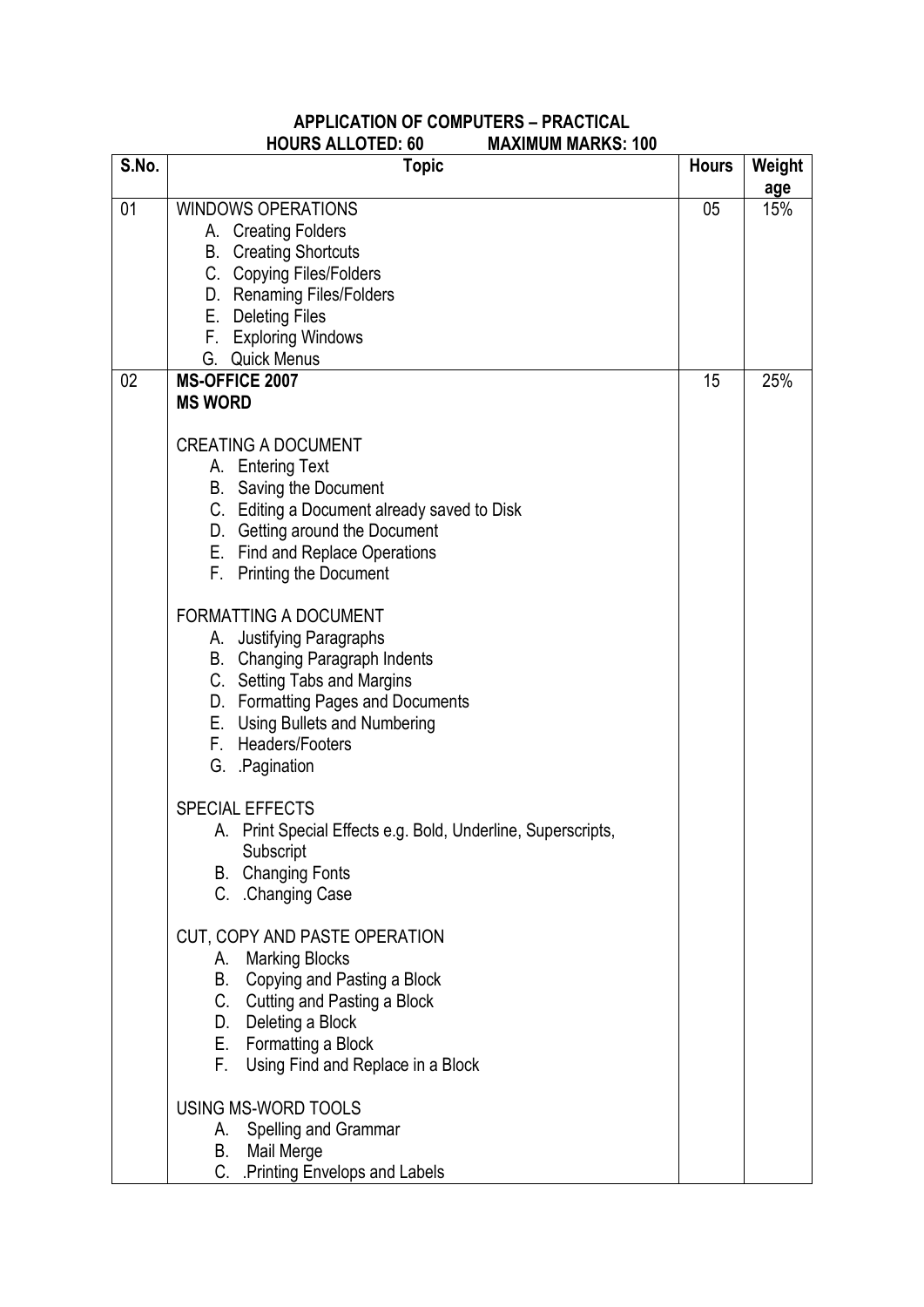|    | <b>TABLES</b><br>A. Create<br>В.<br><b>Delete</b><br>C. Format<br><b>GRAPHICS</b><br>A. Inserting Clip arts<br>Symbols (Border/Shading)<br>В.<br>C. Word Art |    |     |
|----|--------------------------------------------------------------------------------------------------------------------------------------------------------------|----|-----|
|    | PRINT OPTIONS<br>A. Previewing the Document                                                                                                                  |    |     |
|    | B. Printing a whole Document<br>C. Printing a Specific Page<br>D. Printing a selected set<br>E. Printing Several Documents                                   |    |     |
|    | F. Printing More than one Copies                                                                                                                             |    |     |
| 03 | <b>MS OFFICE 2007</b>                                                                                                                                        | 15 | 25% |
|    | <b>MS-EXCEL</b>                                                                                                                                              |    |     |
|    | A. How to use Excel                                                                                                                                          |    |     |
|    | <b>B.</b> Starting Excel                                                                                                                                     |    |     |
|    | C. Parts of the Excel Screen<br>D. Parts of the Worksheet                                                                                                    |    |     |
|    | E. Navigating in a Worksheet                                                                                                                                 |    |     |
|    | F.<br>Getting to know mouse pointer shapes                                                                                                                   |    |     |
|    | <b>CREATING A SPREADSHEET</b>                                                                                                                                |    |     |
|    | A. Starting a new worksheet                                                                                                                                  |    |     |
|    | B. Entering the three different types of data in a worksheet                                                                                                 |    |     |
|    | C.<br>Creating simple formulas                                                                                                                               |    |     |
|    | Formatting data for decimal points<br>D.                                                                                                                     |    |     |
|    | Е.<br>Editing data in a worksheet                                                                                                                            |    |     |
|    | F.<br>Using AutoFill<br>G.                                                                                                                                   |    |     |
|    | Blocking data<br>H. Saving a worksheet                                                                                                                       |    |     |
|    | Exiting excel<br>L.                                                                                                                                          |    |     |
|    | MAKING THE WORKSHEET LOOK PRETTY                                                                                                                             |    |     |
|    | Selecting cells to format<br>А.                                                                                                                              |    |     |
|    | Trimming tables with Auto Format<br>В.                                                                                                                       |    |     |
|    | C.<br>Formatting cells for:                                                                                                                                  |    |     |
|    | - Currency                                                                                                                                                   |    |     |
|    | Comma<br>Percent                                                                                                                                             |    |     |
|    | - Decimal                                                                                                                                                    |    |     |
|    | - Date                                                                                                                                                       |    |     |
|    | Changing columns width and row height<br>D.                                                                                                                  |    |     |
|    | Е.<br>Aligning text                                                                                                                                          |    |     |
|    | - Top to bottom                                                                                                                                              |    |     |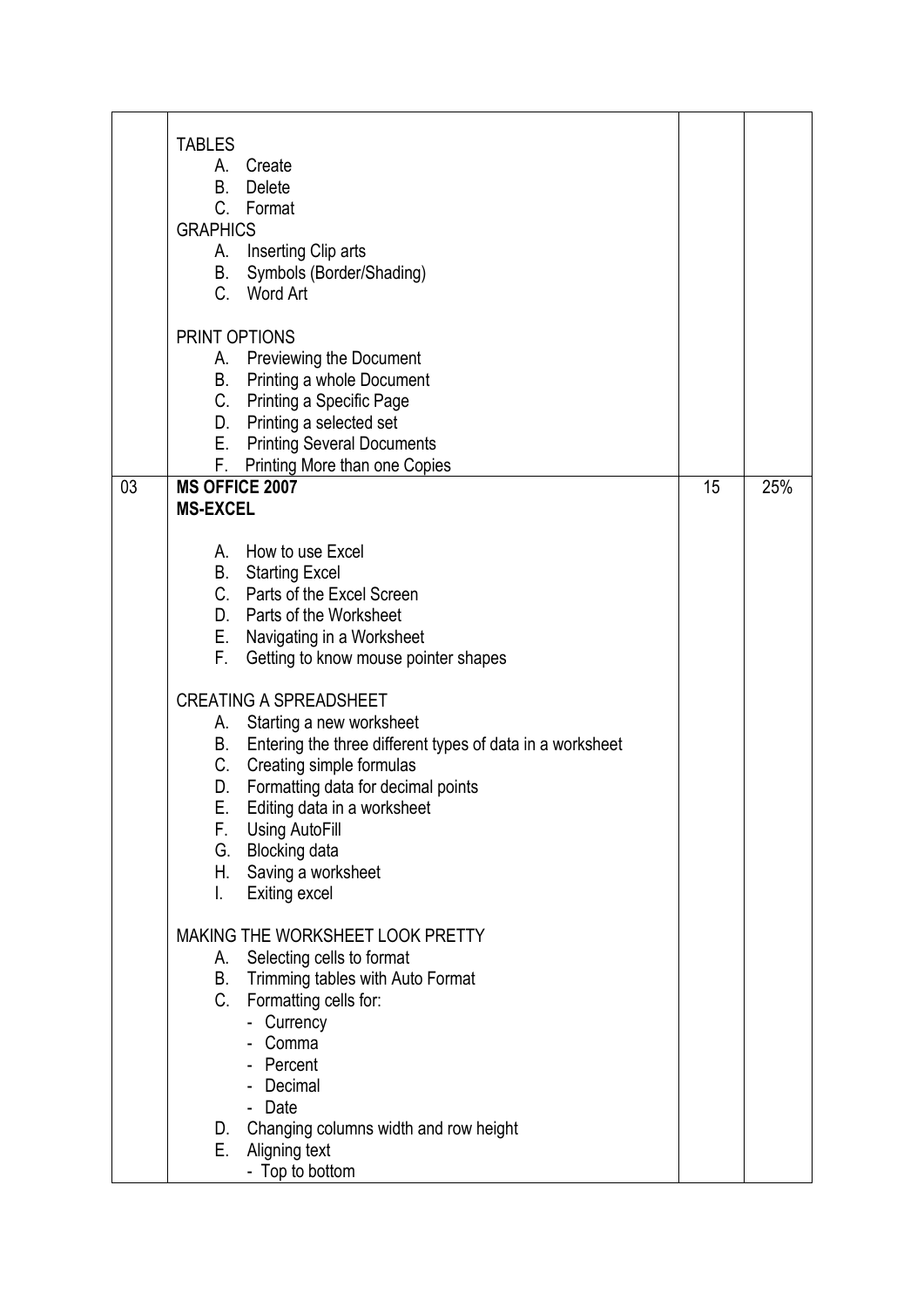|              | - Text wrap                                                      |  |
|--------------|------------------------------------------------------------------|--|
| F            | - Re ordering Orientation<br><b>Using Borders</b>                |  |
|              |                                                                  |  |
|              | <b>GOING THROUGH CHANGES</b>                                     |  |
|              | A. Opening workbook files for editing                            |  |
|              | B. Undoing the mistakes                                          |  |
|              | C. Moving and copying with drag and drop                         |  |
|              | D. Copying formulas                                              |  |
|              | E. Moving and Copying with Cut, Copy and Paste                   |  |
|              | F. Deleting cell entries                                         |  |
|              | G. Deleting columns and rows from worksheet                      |  |
|              | H. Inserting columns and rows in a worksheet                     |  |
| $\mathbf{L}$ | Spell checking the worksheet                                     |  |
|              | PRINTING THE WORKSHEET                                           |  |
| А.           | Previewing pages before printing                                 |  |
|              | B. Printing from the Standard toolbar                            |  |
|              | C. Printing a part of a worksheet                                |  |
|              | D. Changing the orientation of the printing                      |  |
|              | E. Printing the whole worksheet in a single pages                |  |
|              | F. Adding a header and footer to a report                        |  |
|              | G. Inserting page breaks in a report                             |  |
| H.           | Printing the formulas in the worksheet                           |  |
|              | ADDITIONAL FEATURES OF A WORKSHEET                               |  |
| А.           | Splitting worksheet window into two four panes                   |  |
|              | B. Freezing columns and rows on-screen for worksheet title       |  |
|              | C. Attaching comments to cells                                   |  |
|              | D. Finding and replacing data in the worksheet                   |  |
|              | E. Protecting a worksheet                                        |  |
| F.           | <b>Function commands</b>                                         |  |
|              | <b>MAINTAINING MULTIPLE WORKSHEET</b>                            |  |
|              | A. Moving from sheet in a worksheet                              |  |
|              | B. Adding more sheets to a workbook                              |  |
|              | C. Deleting sheets from a workbook                               |  |
|              | D. Naming sheet tabs other than sheet 1, sheet 2 and so on       |  |
|              | E. Copying or moving sheets from one worksheet to another        |  |
|              | <b>CREATING GRAPHICS/CHARTS</b>                                  |  |
|              | A. Using Chart wizard                                            |  |
|              | B. Changing the Chart with the Chart Toolbar                     |  |
|              | C. Formatting the chart's axes                                   |  |
|              | D. Adding a text box to a chart                                  |  |
|              | E. Changing the orientation of a 3-D chart                       |  |
|              | F. Using drawing tools to add graphics to chart and worksheet    |  |
|              | G. Printing a chart with printing the rest of the worksheet data |  |
|              | <b>EXCEL'S DATABASE FACILITIES</b>                               |  |
|              |                                                                  |  |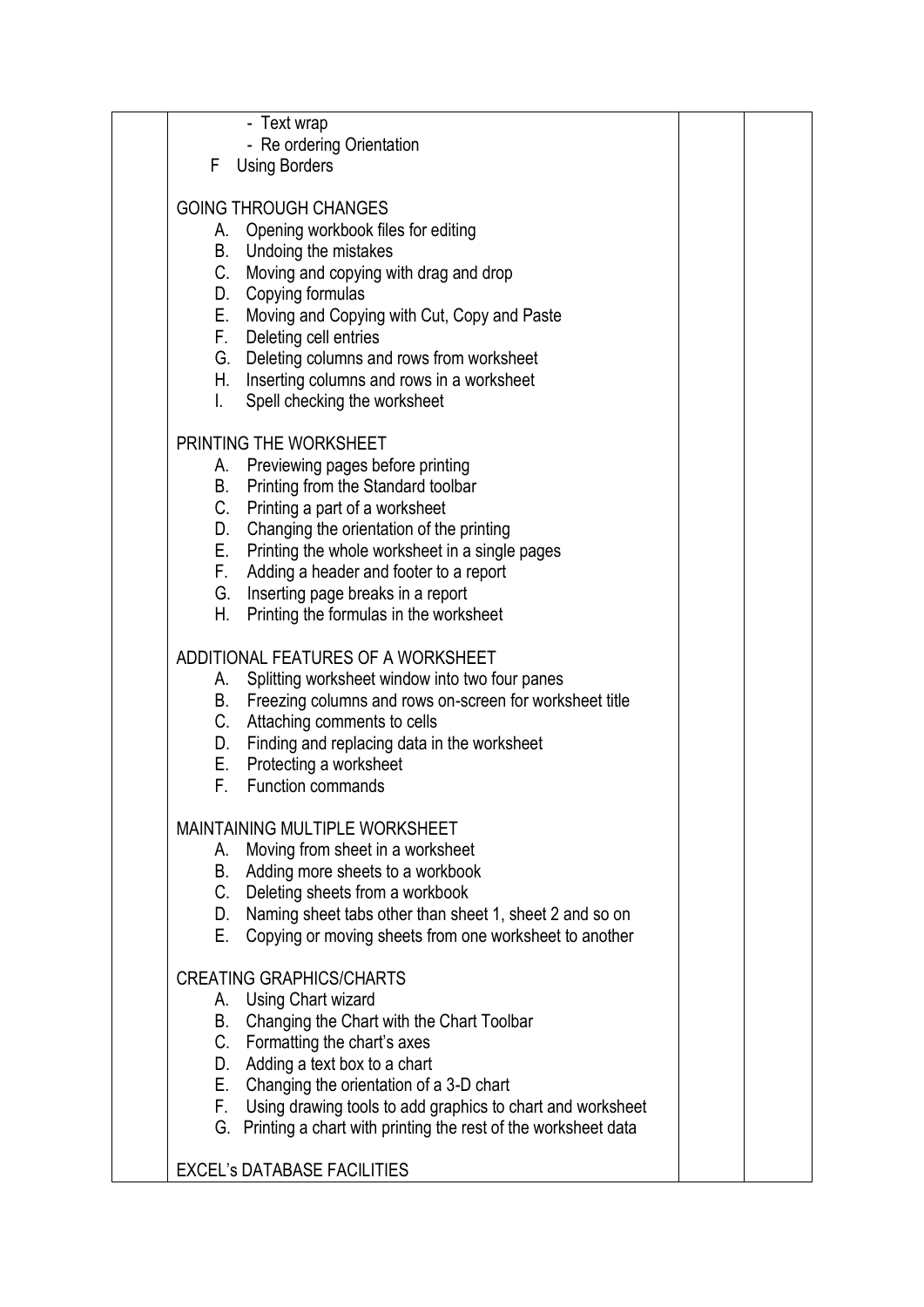|       | А.                    | Setting up a database                      |    |      |
|-------|-----------------------|--------------------------------------------|----|------|
|       | В.                    | Sorting records in the database            |    |      |
| 04    | <b>MS OFFICE 2007</b> |                                            | 20 | 25%  |
|       |                       | <b>MS-POWER POINT</b>                      |    |      |
|       | А.                    | Making a simple presentation               |    |      |
|       | В.                    | Using Auto content Wizards and Templates   |    |      |
|       | C.                    | <b>Power Points five views</b>             |    |      |
|       | D.                    | Slides                                     |    |      |
|       |                       | - Creating Slides, re-arranging, modifying |    |      |
|       |                       | - Inserting pictures, objects              |    |      |
|       |                       | - Setting up a Slide Show                  |    |      |
|       |                       | E Creating an Organizational Chart         |    |      |
| 05    |                       | <b>Internet &amp; E-mail - PRACTICAL</b>   | 05 | 10%  |
| TOTAL |                       |                                            | 60 | 100% |

# **MARKING SCHEME FOR PRACTICAL EXAMINATION**

| <b>MAXIMUM MARKS</b> | 100                          |                     | <b>PASS MARKS</b> | 50 |
|----------------------|------------------------------|---------------------|-------------------|----|
|                      |                              |                     | <b>MARKS</b>      |    |
| 1.                   | VIVA                         | ٠<br>$\blacksquare$ | 20                |    |
| 2.                   | Typing & Printing (20 lines) | ٠<br>$\blacksquare$ | 20                |    |
| 3.                   | 6 tasks of 10 marks each     | ٠                   | 60                |    |
|                      |                              |                     | 100               |    |
|                      |                              |                     |                   |    |

(Refer syllabus for tasks)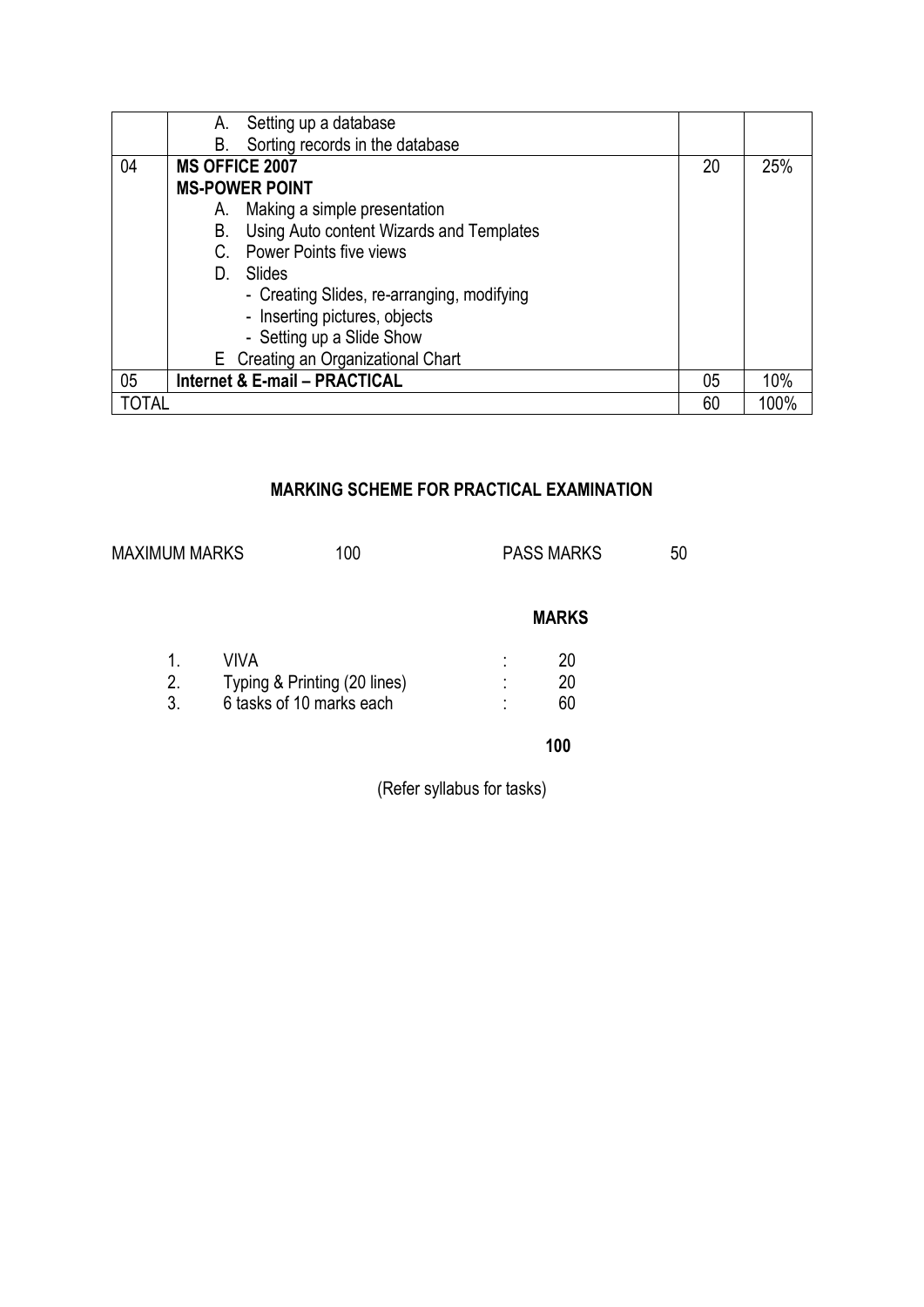### **BHM106 - HOTEL ENGINEERING HOURS ALLOTED: 60 MAXIMUM MARKS: 100**

| S.No. | <b>Topic</b>                                                                                                                                                                                                                                                                                                                                                                                                                                                                                                                                                                                                                                                                                                                                                                                                                                                                                                        | <b>Hours</b> | Weight |
|-------|---------------------------------------------------------------------------------------------------------------------------------------------------------------------------------------------------------------------------------------------------------------------------------------------------------------------------------------------------------------------------------------------------------------------------------------------------------------------------------------------------------------------------------------------------------------------------------------------------------------------------------------------------------------------------------------------------------------------------------------------------------------------------------------------------------------------------------------------------------------------------------------------------------------------|--------------|--------|
|       |                                                                                                                                                                                                                                                                                                                                                                                                                                                                                                                                                                                                                                                                                                                                                                                                                                                                                                                     |              | age    |
| 01    | <b>MAINTENANCE:</b>                                                                                                                                                                                                                                                                                                                                                                                                                                                                                                                                                                                                                                                                                                                                                                                                                                                                                                 | 03           | 5%     |
|       | A. Preventive and breakdown maintenance, comparisons<br>B. Roll & Importance of maintenance department in the hotel<br>industry with emphasis on its relation with other departments of<br>the hotel.<br>C. Organization chart of maintenance department, duties and<br>responsibilities of maintenance department                                                                                                                                                                                                                                                                                                                                                                                                                                                                                                                                                                                                  |              |        |
| 02.   | Fuels used in catering industry:                                                                                                                                                                                                                                                                                                                                                                                                                                                                                                                                                                                                                                                                                                                                                                                                                                                                                    | 04           | 5%     |
|       | A. Types of fuel used in catering industry; calorific value;<br>comparative study of different fuels<br>Calculation of amount of fuel required and cost.<br>В.                                                                                                                                                                                                                                                                                                                                                                                                                                                                                                                                                                                                                                                                                                                                                      |              |        |
| 03    | Gas:                                                                                                                                                                                                                                                                                                                                                                                                                                                                                                                                                                                                                                                                                                                                                                                                                                                                                                                | 04           | 5%     |
|       | A. Heat terms and units; method of transfer<br>B. LPG and its properties; principles of Bunsen and burner,<br>precautions to be taken while handling gas; low and high-pressure<br>burners, corresponding heat output.<br>C. Gas bank, location, different types of manifolds                                                                                                                                                                                                                                                                                                                                                                                                                                                                                                                                                                                                                                       |              |        |
| 04    | <b>Electricity:</b>                                                                                                                                                                                                                                                                                                                                                                                                                                                                                                                                                                                                                                                                                                                                                                                                                                                                                                 | 06           | 10%    |
|       | A. Fundamentals of electricity, insulators, conductors, current,<br>potential difference resistance, power, energy concepts;<br>definitions, their units and relationships, AC and DC; single phase<br>and three phase and its importance on equipment specifications<br>B. Electric circuits, open circuits and close circuits, symbols of circuit<br>elements, series and parallel connections, short circuit, fuses;<br>MCB, earthing, reason for placing switches on live wire side.<br>C. Electric wires and types of wiring<br>D. Calculation of electric energy consumption of equipment, safety<br>precaution to be observed while using electric appliances.<br>E. Types of lighting, different lighting devices, incandescent lamps,<br>fluorescent lamps, other gas discharged lamps, illumination, and<br>units of illumination.<br>F. External lighting<br>G. Safety in handling electrical equipment. |              |        |
| 05.   | <b>Water systems:</b>                                                                                                                                                                                                                                                                                                                                                                                                                                                                                                                                                                                                                                                                                                                                                                                                                                                                                               | 04           | 5%     |
|       | A. Water distribution system in a hotel<br>Cold water systems in India<br>В.<br>C. Hardness of water, water softening, base exchange method<br>(Demonstration)<br>D. Cold water cistern swimming pools<br>Hot water supply system in hotels<br>Е.<br>Flushing system, water taps, traps and closets.<br>F.                                                                                                                                                                                                                                                                                                                                                                                                                                                                                                                                                                                                          |              |        |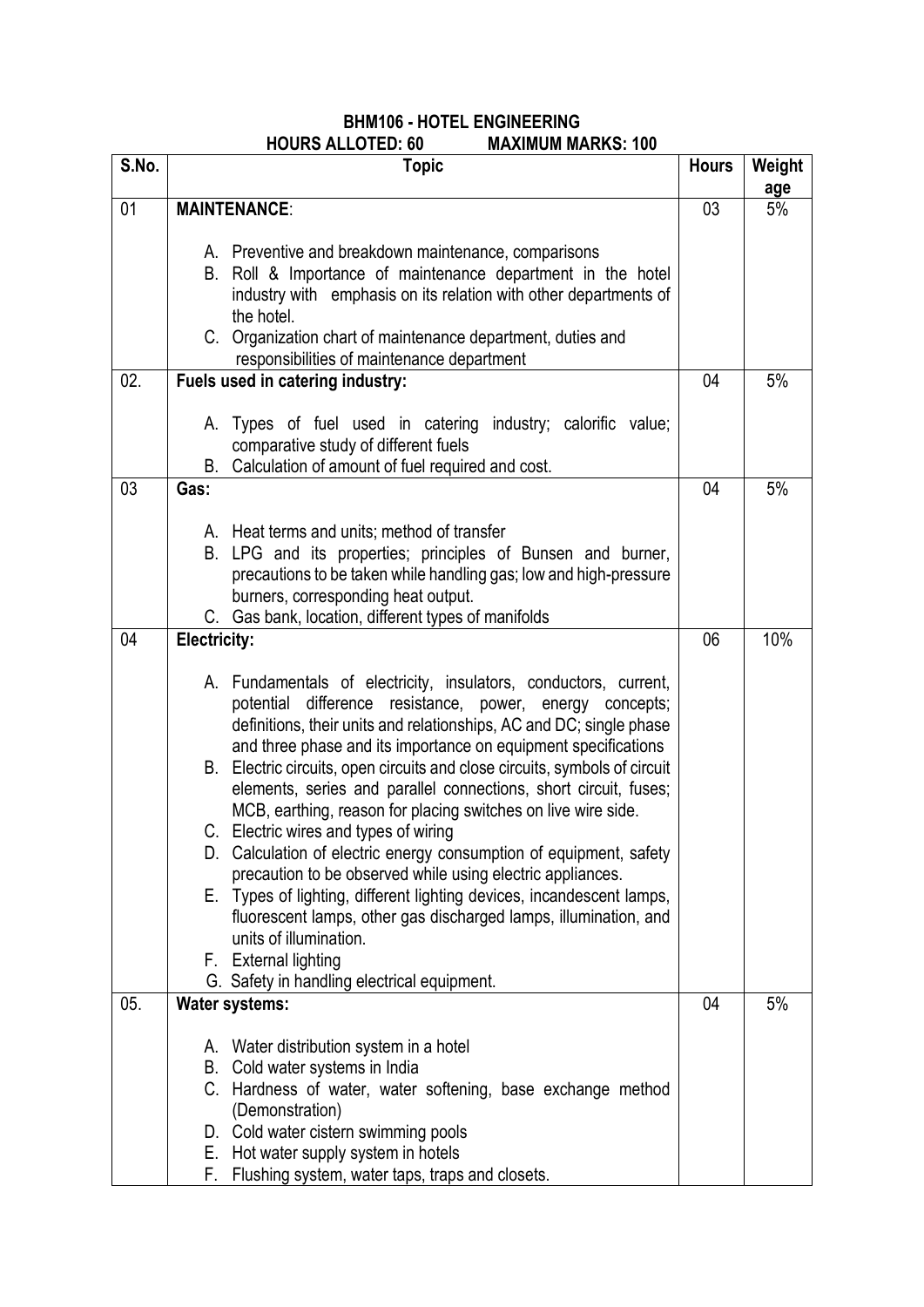| 06  | <b>Refrigeration &amp; Air-conditioning:</b>                                                                                     | 10 | 15% |
|-----|----------------------------------------------------------------------------------------------------------------------------------|----|-----|
|     |                                                                                                                                  |    |     |
|     | A. Basic principles, latent heat, boiling point and its dependence on<br>pressure, vapour compressor system of refrigeration and |    |     |
|     | refrigerants                                                                                                                     |    |     |
|     | B. Vapour absorption system, care and maintenance of refrigerators,                                                              |    |     |
|     | defrosting, types of refrigerant units, their care and maintenance.                                                              |    |     |
|     | (Demonstration)                                                                                                                  |    |     |
|     | C. Conditions for comfort, relative humidity, humidification, de-                                                                |    |     |
|     | humidifying, due point control, unit of air conditioning                                                                         |    |     |
|     | D. Window type air conditioner, central air conditioning, preventive                                                             |    |     |
|     | maintenance                                                                                                                      |    |     |
| 07  | E. Vertical transportation, elevators, escalators.<br>Fire prevention and fire fighting system:                                  | 04 | 10% |
|     |                                                                                                                                  |    |     |
|     | A. Classes of fire, methods of extinguishing fires (Demonstration)                                                               |    |     |
|     | B. Fire extinguishers, portable and stationery                                                                                   |    |     |
|     | C. Fire detectors and alarm                                                                                                      |    |     |
|     | D. Automatic fire detectors cum extinguishing devices                                                                            |    |     |
|     | E. Structural protection                                                                                                         |    |     |
|     | F. Legal requirements                                                                                                            |    | 10% |
| 08  | Waste disposal and pollution control:                                                                                            | 05 |     |
|     | A. Solid and liquid waste, sullage and sewage, disposal of solid                                                                 |    |     |
|     | waste                                                                                                                            |    |     |
|     | B. Sewage treatment                                                                                                              |    |     |
|     | C. Pollution related to hotel industry                                                                                           |    |     |
|     | D. Water pollution, sewage pollution                                                                                             |    |     |
|     | Е.<br>Air pollution, noise pollution, thermal pollution                                                                          |    |     |
|     | <b>Legal Requirements</b><br>F.                                                                                                  |    |     |
| 09  | Safety:                                                                                                                          | 01 | 5%  |
|     | A. Accident prevention<br>Slips and falls<br>В.                                                                                  |    |     |
|     | C. Other safety topics                                                                                                           |    |     |
| 10. | <b>Security</b>                                                                                                                  | 01 | 10% |
| 11. | <b>Equipment replacement policy:</b>                                                                                             | 05 | 5%  |
|     |                                                                                                                                  |    |     |
|     | Circumstances under which equipment are replaced.<br>А.                                                                          |    |     |
|     | Replacement policy of items which gradually deteriorates<br>В.                                                                   |    |     |
|     | C. Replacement when the average annual cost is minimum<br>D. Replacement when the present cost is minimum                        |    |     |
|     | Economic replacement cycle for suddenly failing equipment<br>Е.                                                                  |    |     |
| 12. | Audio visual equipments:                                                                                                         | 08 | 10% |
|     |                                                                                                                                  |    |     |
|     | A. Various audio visual equipment used in hotel                                                                                  |    |     |
|     | B. Care and cleaning of overhead projector, slide projector, LCD and                                                             |    |     |
|     | power point presentation units                                                                                                   |    |     |
|     | C. Maintenance of computers:                                                                                                     |    |     |
|     | D. Care and cleaning of PC, CPU, Modem, UPS, Printer, Laptops                                                                    |    |     |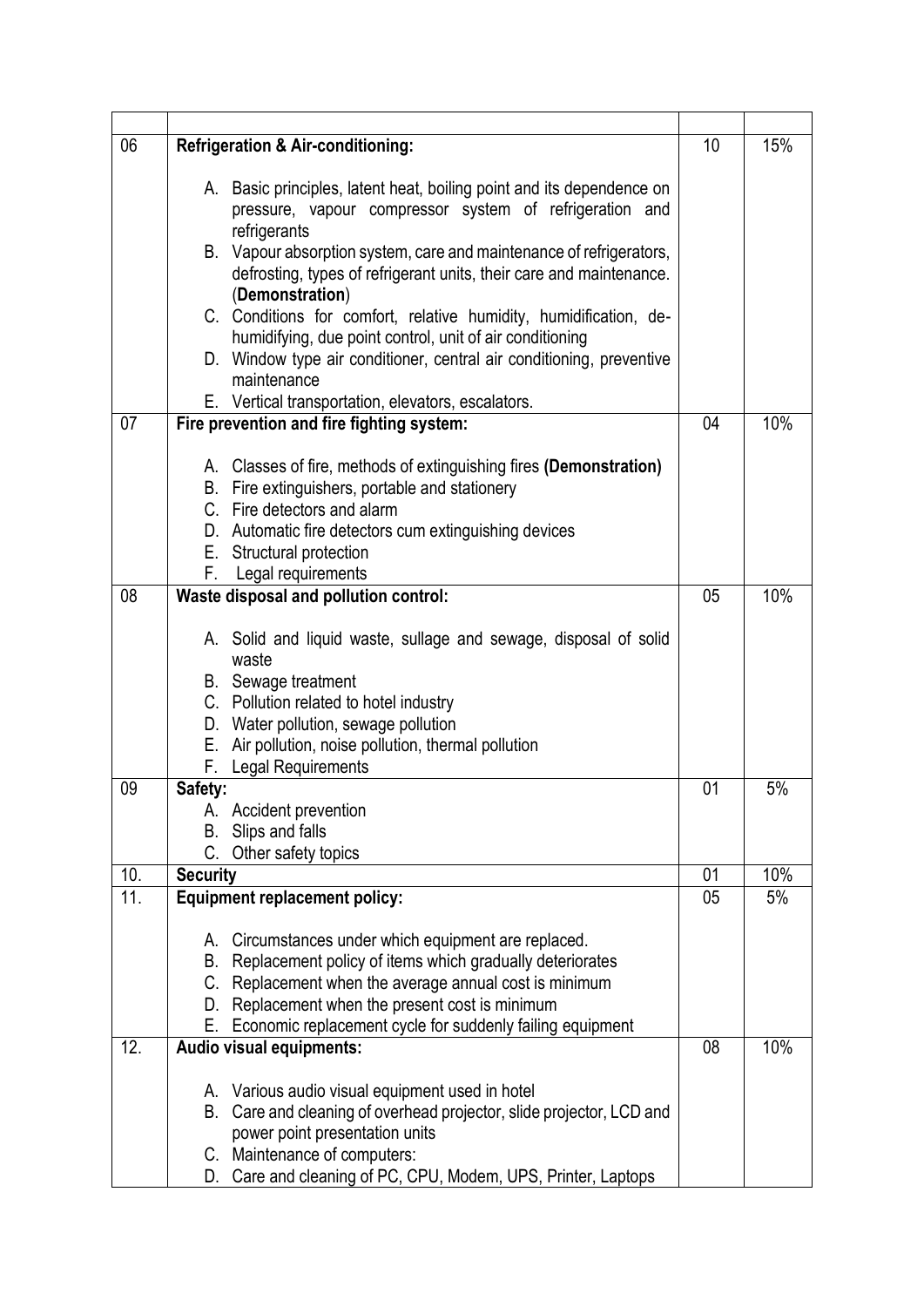|              | E. Sensors – Various sensors used in different locations of a hotel –                                          |     |    |      |
|--------------|----------------------------------------------------------------------------------------------------------------|-----|----|------|
|              | type, uses and cost effectiveness                                                                              |     |    |      |
| 13.          | <b>Contract maintenance:</b>                                                                                   |     | 03 | 5%   |
|              | A. Necessity of contract maintenance, advantages<br>disadvantages of contract maintenance                      | and |    |      |
|              | B. Essential requirements of a contract, types of contract, their<br>comparative advantages and disadvantages. |     |    |      |
|              | C. Procedure for inviting and processing tenders, negotiating and<br>finalizing                                |     |    |      |
| <b>TOTAL</b> |                                                                                                                |     | 60 | 100% |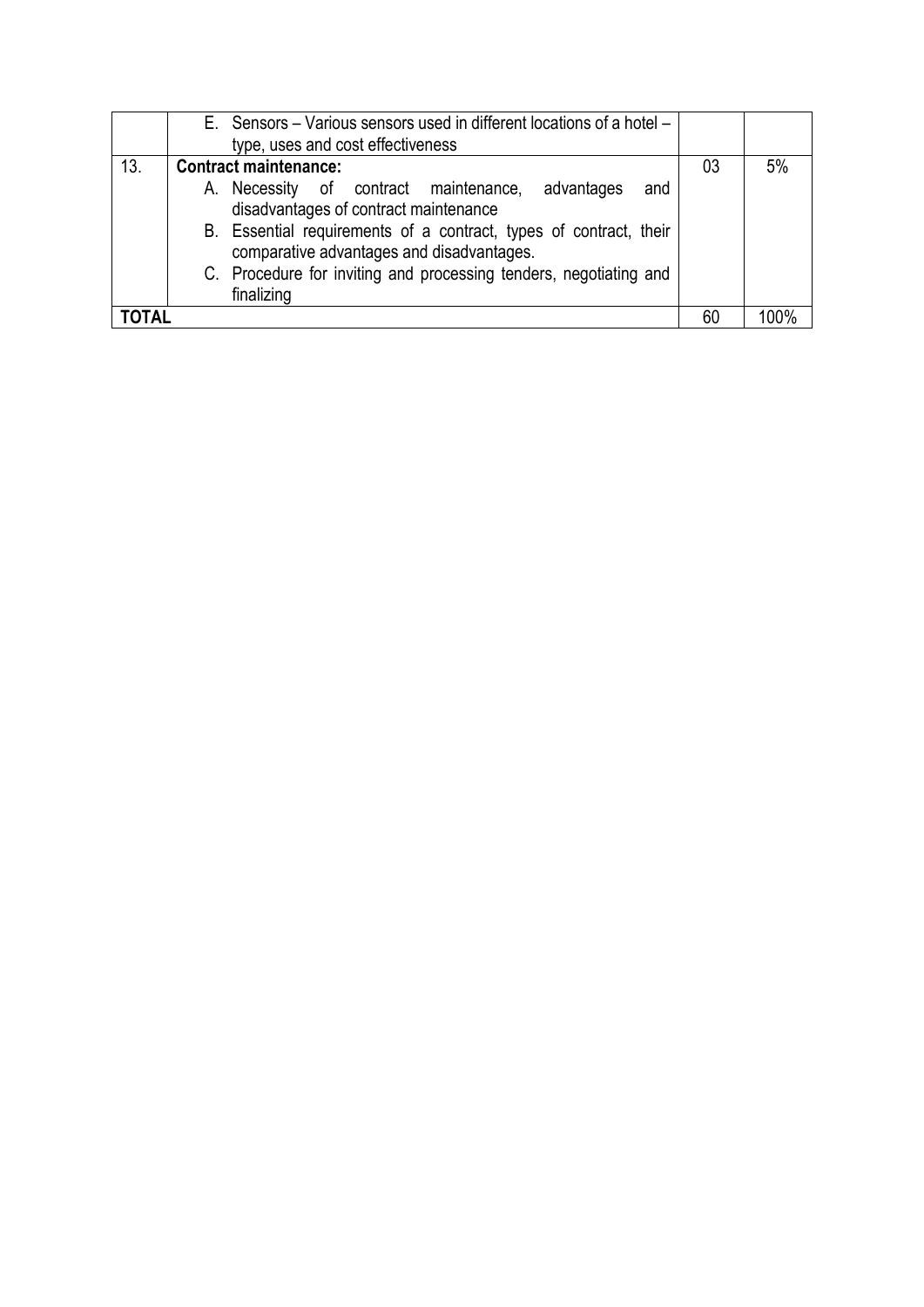| S.No. | ,,,,,,,,,,,,,,,,<br><b>Topic</b>                                                                                                                                                                                                                                                                                                                                                                                                                                       | <b>Hours</b> | Weight    |
|-------|------------------------------------------------------------------------------------------------------------------------------------------------------------------------------------------------------------------------------------------------------------------------------------------------------------------------------------------------------------------------------------------------------------------------------------------------------------------------|--------------|-----------|
| 01    | <b>BASIC ASPECTS</b>                                                                                                                                                                                                                                                                                                                                                                                                                                                   | 01           | age<br>5% |
|       | A. Definition of the terms Health, Nutrition and Nutrients<br>Importance of Food - (Physiological, Psychological and Social<br>В.<br>function of food) in maintaining good health.<br><b>Classification of nutrients</b><br>C.                                                                                                                                                                                                                                         |              |           |
| 02    | <b>ENERGY</b>                                                                                                                                                                                                                                                                                                                                                                                                                                                          | 03           | 10%       |
|       | A. Definition of Energy and Units of its measurement (Kcal)<br>B. Energy contribution from macronutrients (Carbohydrates,<br>Proteins and Fat)<br>C. Factors affecting energy requirements<br>D. Concept of BMR, SDA, Thermodynamic action of food<br>E. Dietary sources of energy<br>F. Concept of energy balance and the health hazards associated<br>with Underweight, Overweight                                                                                   |              |           |
| 03    | <b>MACRO NUTRIENTS</b>                                                                                                                                                                                                                                                                                                                                                                                                                                                 |              |           |
|       | <b>Carbohydrates</b>                                                                                                                                                                                                                                                                                                                                                                                                                                                   | 04           | 10%       |
|       | Definition<br>٠<br>Classification (mono, di and polysaccharides)<br><b>Dieteary Sources</b><br>$\bullet$<br><b>Functions</b><br>$\bullet$<br>Significance of dietary fibre (Prevention/treatment of diseases)<br>Lipids<br>Definition<br>Classification: Saturated and unsaturated fats                                                                                                                                                                                | 04           | 10%       |
|       | <b>Dietary Sources</b><br><b>Functions</b><br>Significance of Fatty acids (PUFAs, MUFAs, SFAs, EFA) in<br>maintaining health<br>Cholesterol - Dietary sources and the Concept of dietary and<br>$\bullet$<br>blood cholesterol<br><b>Proteins</b><br>Definition<br>Classification based upon amino acid composition<br>Dietary sources<br><b>Functions</b><br>Methods of improving quality of protein in food (special<br>emphasis on Soya proteins and whey proteins) | 04           | 10%       |

#### **BHM116 - NUTRITION MAXIMUM MARKS: 100**